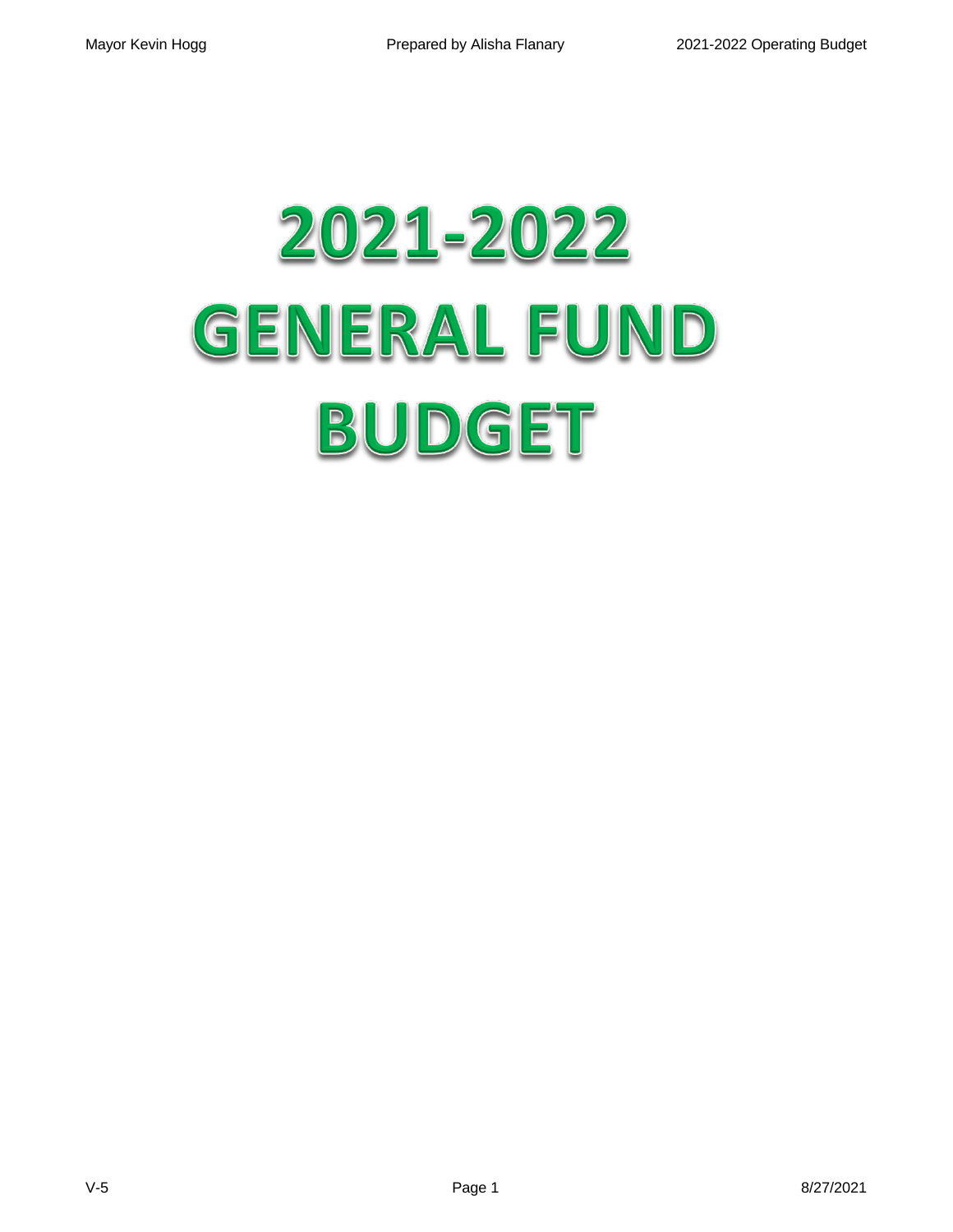#### GENERAL FUND REVENUE

|                | <b>OPERATING REVENUES</b>                                                                                         | <b>BUDGET</b> | <b>YTD</b>  | <b>BUDGET</b> | YTD <sub>%</sub> |
|----------------|-------------------------------------------------------------------------------------------------------------------|---------------|-------------|---------------|------------------|
|                |                                                                                                                   | $20 - 21$     | 6.30.21     | $21 - 22$     | $20 - 21$        |
|                | OPERATING REVENUES (TAXES, FEES, COURT INCOME)                                                                    |               |             |               |                  |
| $\mathbf{1}$   | Franchise Fees (Electric/Garbage/Gas/Phone)                                                                       | 50,000        | 37,200      | 50,000        | 74.40%           |
| $\overline{2}$ | Interest Income                                                                                                   | 8,500         | 15,024      | 18,000        | 176.75%          |
| 3              | Miscellaneous Income (car sale, leases, permits, plats, restitution, rentals, etc.)                               | 3,000         | 5,375       | 3,000         | 179.17%          |
| $\overline{4}$ | Mixed Beverage Tax                                                                                                | 2,500         | 1,801       | 2,300         | 72.04%           |
|                | 20-21 Total Taxable Property Value= \$76,259,291                                                                  |               |             |               |                  |
|                | 214562). 20-21 Voter Approval Rate:.287022 (composed of Debt I&S rate of .072460 and M&O rate of .214562)         | 218,880       | 209,709     | $\mathbf 0$   | 95.81%           |
|                | 21-22 Total Taxable Property Value= \$80,705,079 \$73,777,394 \$74,852,994                                        |               |             |               |                  |
|                | .296113 (I&S rate .064912 and M&O rate .231201)                                                                   | 0             | 0           | 221,649       |                  |
|                | This rate will result in \$25,000 more than last year and will be allocated to drainage rehab                     |               |             |               |                  |
| $\overline{7}$ | <b>Sales Tax Gross Collection</b>                                                                                 | 110,000       | 65,821      | 93,000        | 59.84%           |
|                | >Street Tax (must be reauthorized by public election every 4 years - next vote is 2024)                           | 0             | 15,547      | 22,870        |                  |
|                | 8 L.E. Income                                                                                                     | 300           | 823         | 800           | 274.33%          |
|                | 9 Court Fine Revenue (+TimePmt, Security & Tech Fees)                                                             | 589,070       | 479,845     | 669,594       | 81.46%           |
|                | <b>IDA Tax Abatement Sandy Creek</b>                                                                              | 125,000       | 125,000     | 125,000       | 100.00%          |
|                | Grant - TDEM CRF (Coronavirus Relief Fund)                                                                        |               | 57,805      | 0             |                  |
|                | Grant-CLFRF-TRANCHE 1 rcvd 8/23/21 (will not be spent in 21 fiscal yr. Will be appropriated into 22 budget below) | 0             | 128,477     | $\mathbf 0$   |                  |
|                | Grant-CLFRF-TRANCHE 2 will not be distributed until June 2022                                                     |               |             | 128,477       |                  |
|                | 10 Donation to Parks & Rec from Frontier Waste                                                                    | 0             | 2,000       | 1,000         |                  |
| 11             | Total Operating Revenue #######                                                                                   |               | 1,144,427   | 1,335,690     | 103.36%          |
|                |                                                                                                                   |               |             |               |                  |
|                | <b>NON-OPERATING REVENUES</b>                                                                                     |               |             |               |                  |
|                | <b>APPROPRIATIONS</b>                                                                                             |               |             |               |                  |
|                | $_{12}$ From Park Fund for Capital Outlay in Park (Early Childhood Playscape 2-5yrs)                              | 0             | $\mathbf 0$ | 0             |                  |
|                | 13 From General Money Market for Capital Outlay (Maintenance Shop)                                                | 0             | 0           | $\mathbf 0$   |                  |
|                | $_{14}$ Tranche 1: Transfer INTO 2022 budget from Gen Reserves (transfer OUT below on street page to sewer fund)  | 0             | 0           | 128,477       |                  |
|                | From Gen Money Market for 2021 Park Project                                                                       | 60,000        | 0           | 0             | 0.00%            |
| A              | From Gen MoneyMkt to Water Checking (Resolution 2021-05-25 Budget Amendment RMS Loan Payoff)                      | 322,305       | 322,305     | 0             | 100.00%          |
|                | 15 Contingency Fund for EMERGENCY or unforeseen circumstances ONLY                                                | 100,000       | $\mathbf 0$ | 100,000       | 0.00%            |
| 16             | <b>Total Non-Operating Revenue</b>                                                                                | 482,305       | $\mathbf 0$ | 228,477       | 0.00%            |
|                |                                                                                                                   |               |             |               |                  |
| 17             | Total Combined Operating & Non-Operating Revenues #######                                                         |               | 1,466,732   | 1,564,167     | 92.27%           |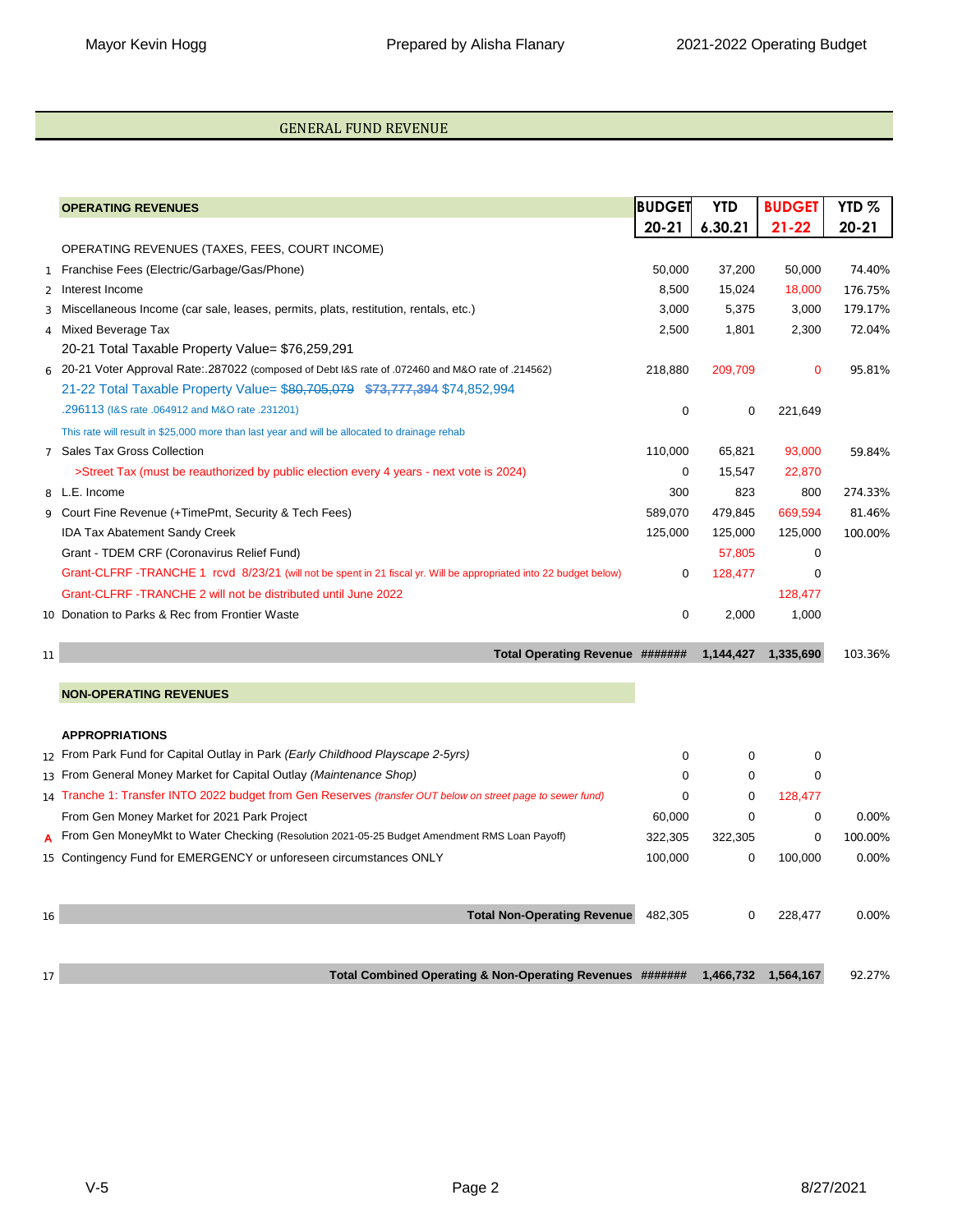GENERAL GOVERNMENT EXPENDITURES

|    | DEPARTMENT: GENERAL GOVT                                                                                  | <b>BUDGET</b> | <b>YTD</b> | <b>BUDGET</b>        | YTD <sub>%</sub> |
|----|-----------------------------------------------------------------------------------------------------------|---------------|------------|----------------------|------------------|
|    |                                                                                                           | $20 - 21$     | 6.30.21    | $21 - 22$            | $20 - 21$        |
|    | <b>SALARIES AND BENEFITS</b>                                                                              |               |            |                      |                  |
|    | 18 Salaries                                                                                               | 79,289        | 56,277     | 81,836               | 70.98%           |
|    | 19 Overtime/CompTime                                                                                      | 100           | 0          | 100                  | 0.00%            |
|    | 20 Payroll Expense (FICA, Medicare, etc.)                                                                 | 4,200         | 2,996      | 4,600                | 71.33%           |
|    | 21 Health Insurance                                                                                       | 14,638        | 10,960     | 16,000               | 74.87%           |
|    | 22 Retirement                                                                                             | 5,000         | 3,330      | 4,800                | 66.60%           |
|    | 23 Worker's Comp. Insurance                                                                               | 200           | 200        | 200                  | 100.00%          |
|    | <b>TOTAL SALARIES</b>                                                                                     | 103,427       | 73,763     | 107,536              | 71.32%           |
|    | 24 SUPPLIES                                                                                               |               |            |                      |                  |
|    | 25 Office Supplies (iPad, laptop and covid supplies)                                                      | 5,000         | 3,441      | 5,000                | 68.82%           |
|    | 26 Software & Licensing Fees                                                                              | 0             | 0          | 1,500                |                  |
|    | 27 Postage                                                                                                | 650           | 451        | 650                  | 69.38%           |
|    | 28 FLAG & FLAGPOLE                                                                                        | 400           | 378        | 400                  | 94.50%           |
|    | 29 Clothing (office staff)                                                                                | 0             | 0          | 500                  |                  |
|    | 30 Clothing (council)                                                                                     | 0             | 0          | 500                  |                  |
|    | 31 Miscellaneous                                                                                          | 750           | 733        | 1,000                | 97.73%           |
|    | <b>TOTAL SUPPLIES</b><br><b>SERVICES</b>                                                                  | 6,800         | 5,003      | 9,550                | 73.57%           |
|    | 32 Utilities                                                                                              | 5,600         | 5,299      | 1,000                | 94.63%           |
|    | 33 Telephone                                                                                              | 10,800        | 7,447      | 14,000               | 68.95%           |
|    | 34 Insurance (property, liability & bonds)                                                                | 3,000         | 1,832      | 3,000                | 61.07%           |
| 35 | Dues (HOT COG, eCivis & TML)                                                                              | 300           | 206        | 350                  | 68.67%           |
|    | 36 Election Services                                                                                      | 1,500         | 1,427      | 1,600                | 95.13%           |
|    | 37 Publications / Subscriptions / Filing Fees                                                             | 750           | 500        | 1,000                | 66.67%           |
|    | 38 Bank Fees (DIRECT DEPOSIT FEE FROM QUICKBOOKS)                                                         | 1,000         | 598        | 800                  | 59.80%           |
|    | 39 Travel / Training / Mileage (Employee)                                                                 | 2,500         | 0          | 2,500                | 0.00%            |
|    | Travel / Training / Mileage (Council)                                                                     | 2,500         | 0          | 2,500                | 0.00%            |
| 40 | 41 Employee & Council Appreciation                                                                        | 3,500         | 1,851      | 4,350                | 52.89%           |
|    | 42 Memorials                                                                                              | 200           | 133        | 200                  | 66.50%           |
| 43 | Audit Fees (divide between water/sewer/general)                                                           | 6,500         | 6,500      | 7,500                | 100.00%          |
|    | 44 CPA                                                                                                    | 13,000        | 9,700      | 13,000               | 74.62%           |
|    | 45 Engineering                                                                                            | 4,000         | 2,465      | 5,000                | 61.63%           |
|    | 46 Appraisal Expense                                                                                      | 2,000         | 1,481      | 2,000                | 74.05%           |
|    | 47 Legal Fees (Resolutions, Ordinances, Legal Advice, Covid response)                                     | 15,000        | 1,020      | 5,000                | 6.80%            |
|    | 48 Debt Service FUND (from I&S Tax pay to Water/Sewer 50/50) \$26815 to Sewer, \$25,232 split sewer/water | 52,047        | 52,047     | 51,930               | 100.00%          |
| в  | Transfer to Water Fund to payoff RMS Debt (Resolution 2021-05-25 Budget Amendment)                        | 322,305       | 322,305    | 0                    | 100.00%          |
| 49 | Waco McLennan County Health District Dues                                                                 | 2,000         | 1,130      | 1,800                | 56.50%           |
|    | 50 Community Clean Up                                                                                     | 1,000         | 360        | 1,000                | 36.00%           |
|    | 51 Janitorial Services                                                                                    | 0             | 0          | 1,000                |                  |
|    | <b>TOTAL SERVICES</b>                                                                                     | 449,502       | 416,301    | 119,530              | 92.61%           |
|    | <b>MAINTENANCE</b>                                                                                        |               |            |                      |                  |
|    | 52 City Hall Repair & Maintenance                                                                         | 2,500         | 646        | 2,500                | 25.84%           |
|    | 53 Office Equipment & Maintenance (computer, printer, scanner)                                            | 2,500         | 2,395      | 4,000                | 95.80%           |
| 54 | <b>TOTAL MAINTENANCE</b>                                                                                  | 5,000         | 3,041      | 6,500                | 60.82%           |
|    | <b>CAPITAL OUTLAY</b>                                                                                     |               |            |                      |                  |
|    | 55 New City Hall Building Fund<br>Video Camera, Microphone, Storage Device & software                     | 0             | 0          | $\mathbf 0$<br>2,000 |                  |
|    | 56 Computer                                                                                               | 0             | 0          | 6,000                |                  |
| 57 | TOTAL CAPITAL OUTLAY                                                                                      | 0             | 0          | 0                    |                  |
| 58 | <b>Total Administration Expenditures</b> 564,729                                                          |               | 498,108    | 243,116              | 88.20%           |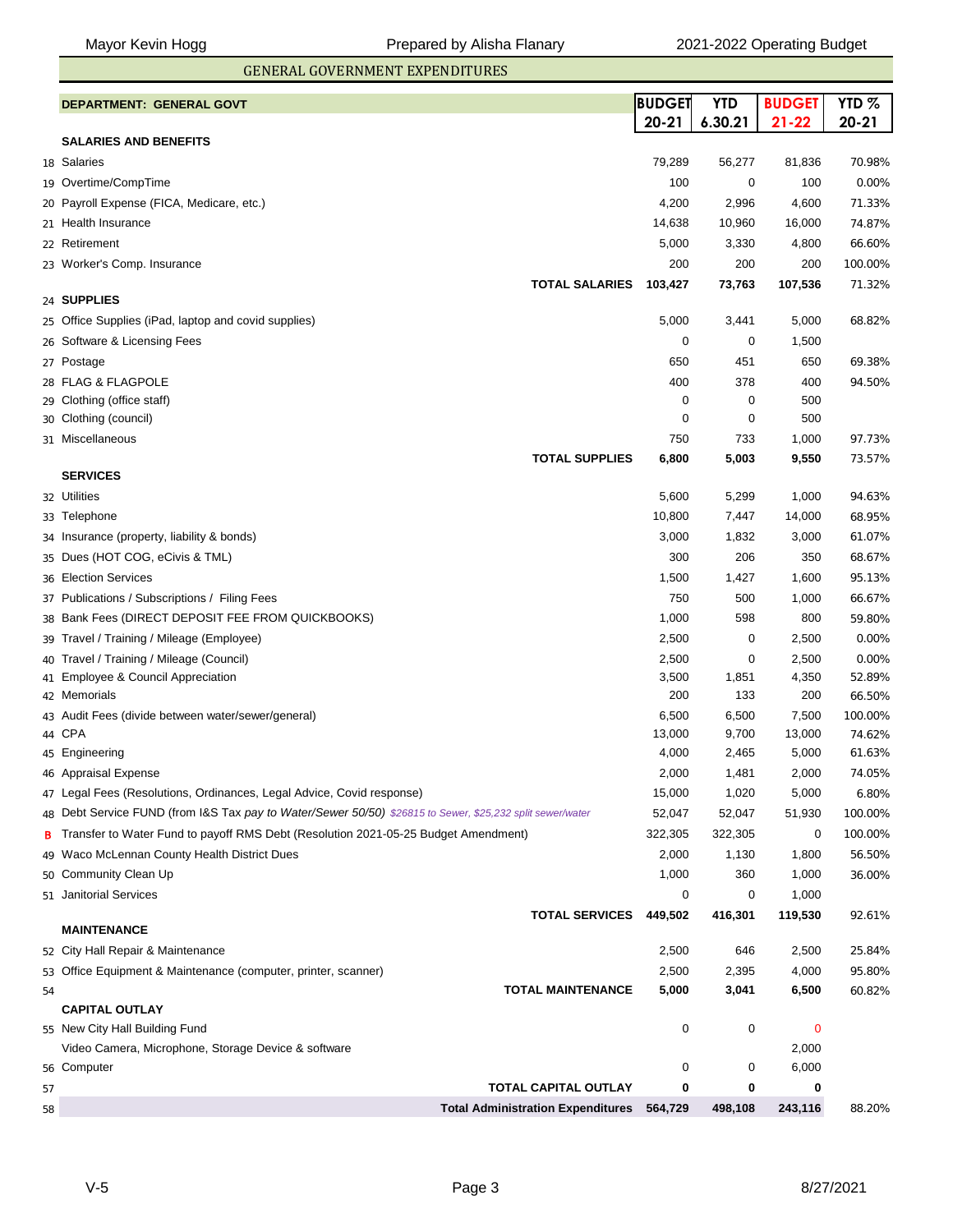#### POLICE DEPARTMENT EXPENDITURES

|    | <b>DEPARTMENT: POLICE</b>                                                              | <b>BUDGET</b> | <b>YTD</b> | <b>BUDGET</b> | YTD <sub>%</sub> |
|----|----------------------------------------------------------------------------------------|---------------|------------|---------------|------------------|
|    |                                                                                        | $20 - 21$     | 6.30.21    | $21 - 22$     | $20 - 21$        |
|    | <b>SALARIES AND BENEFITS</b>                                                           |               |            |               |                  |
|    | 59 L.E. Salaries (For 3 officers) (current salaries \$63,176 - \$50,255 - \$43,404) 5% | 160,803       | 95,511     | 164,457       | 59.40%           |
|    | 60 L.E. Overtime/CompTime                                                              | 5,500         | 1,610      | 0             | 29.27%           |
|    | 61 L.E. Recruitment Offer                                                              | 0             | 0          | 0             |                  |
|    | 62 Payroll Expense (FICA, Medicare, etc.)                                              | 10,000        | 7,285      | 11,000        | 72.85%           |
|    | 63 L.E. Health Insurance                                                               | 13,200        | 10,960     | 13,704        | 83.03%           |
|    | 64 L.E. Retirement                                                                     | 7,600         | 5,345      | 7,600         | 70.33%           |
|    | 65 L.E. Worker's Comp. Insurance                                                       | 8,600         | 5,379      | 9,000         | 62.55%           |
| 66 | <b>TOAL SALARIES</b>                                                                   | 205,703       | 126,090    | 205,761       | 61.30%           |
|    | <b>Supplies</b>                                                                        |               |            |               |                  |
|    | 67 L.E. Office Supplies                                                                | 2,000         | 1,983      | 2,800         | 99.15%           |
|    | 68 Software & Licensing & Subscription Fees (GoToMyPC, etc.)                           | 1,700         | 0          | 1,500         | 0.00%            |
|    | 69 L.E. Motor Vehicle Supplies (Gas/Oil)                                               | 7,500         | 5,245      | 7,500         | 69.93%           |
|    | 70 L.E. Clothing                                                                       | 1,000         | 168        | 500           | 16.80%           |
|    | 71 L.E. Operating Supplies (bullets, batteries)                                        | 1,500         | 1,468      | 2,000         | 97.87%           |
|    | 72 L.E. Postage                                                                        | 50            | 22         | 50            | 44.00%           |
|    | 73 L.E. Miscellaneous: Meals                                                           | 100           | 0          | 100           | 0.00%            |
|    | 74 L.E. Medical (MHMR Transport)                                                       | 100           | 0          | 100           | 0.00%            |
| 75 | <b>TOTAL SUPPLIES</b>                                                                  | 13,950        | 8,886      | 14,550        | 63.70%           |
|    | <b>Services</b>                                                                        |               |            |               |                  |
|    | 76 L.E. Telephone/Internet                                                             | 4,500         | 2,739      | 4,000         | 60.87%           |
|    | 77 L.E. Property Insurance                                                             | 3,500         | 2,954      | 4,500         | 84.40%           |
|    | 78 I.T. Services                                                                       | 6,500         | 717        | 2,500         | 11.03%           |
|    | 79 Security Services (Paladin)                                                         | 100           | 0          | 100           | 0.00%            |
|    | 80 Publications                                                                        | 100           | 0          | 50            | 0.00%            |
|    | 81 Lab Services                                                                        | $\mathbf 0$   | 0          | 50            |                  |
|    | 82 Training                                                                            | 1,000         | 0          | 1,000         | 0.00%            |
|    | 83 Dispatch - Radio Services                                                           | 150           | 215        | 350           | 143.33%          |
|    | 84 Community Outreach (School Outreach & National Night Out)                           | 500           | 281        | 500           | 56.20%           |
|    | 85 L.E. Miscellaneous                                                                  | 100           | 0          | 100           | 0.00%            |
| 86 | <b>TOTAL SERVICES</b>                                                                  | 16,450        | 6,906      | 13,150        | 41.98%           |
|    | <b>Maintenance</b>                                                                     |               |            |               |                  |
|    | 87 L.E. Motor Vehicle Maintenance (Repair, Main, Tires)                                | 3,500         | 862        | 4,000         | 24.63%           |
|    | 88 L.E. Equipment Maintenance (Repairs)                                                | 500           | 0          | 500           | 0.00%            |
|    | 89 L.E. Computer Maintenance (Repairs)                                                 | 1,500         | 0          | 1,500         | 0.00%            |
| 90 | <b>TOTAL MAINTENANCE</b>                                                               | 5,500         | 862        | 6,000         | 15.67%           |
|    | <b>Capital Outlay</b>                                                                  |               |            |               |                  |
| 91 | 2020 Tahoe (Danny's new car - already ordered)                                         | 0             | 0          | 0             |                  |
|    | 92 Toughbook Car Computer                                                              | 0             | 0          | 0             |                  |
|    | 93 Bullet Proof Vests                                                                  | $\Omega$      | 0          | 0             |                  |
|    | 94 New Office Equipment & Furniture                                                    | 0             | 0          | 1,500         |                  |
| 95 | TOTAL CAPITAL OUTLAY                                                                   | 0             | 0          | 1,500         |                  |
| 96 | Total Police Expenditures 241,603                                                      |               | 142,744    | 240,961       | 59.08%           |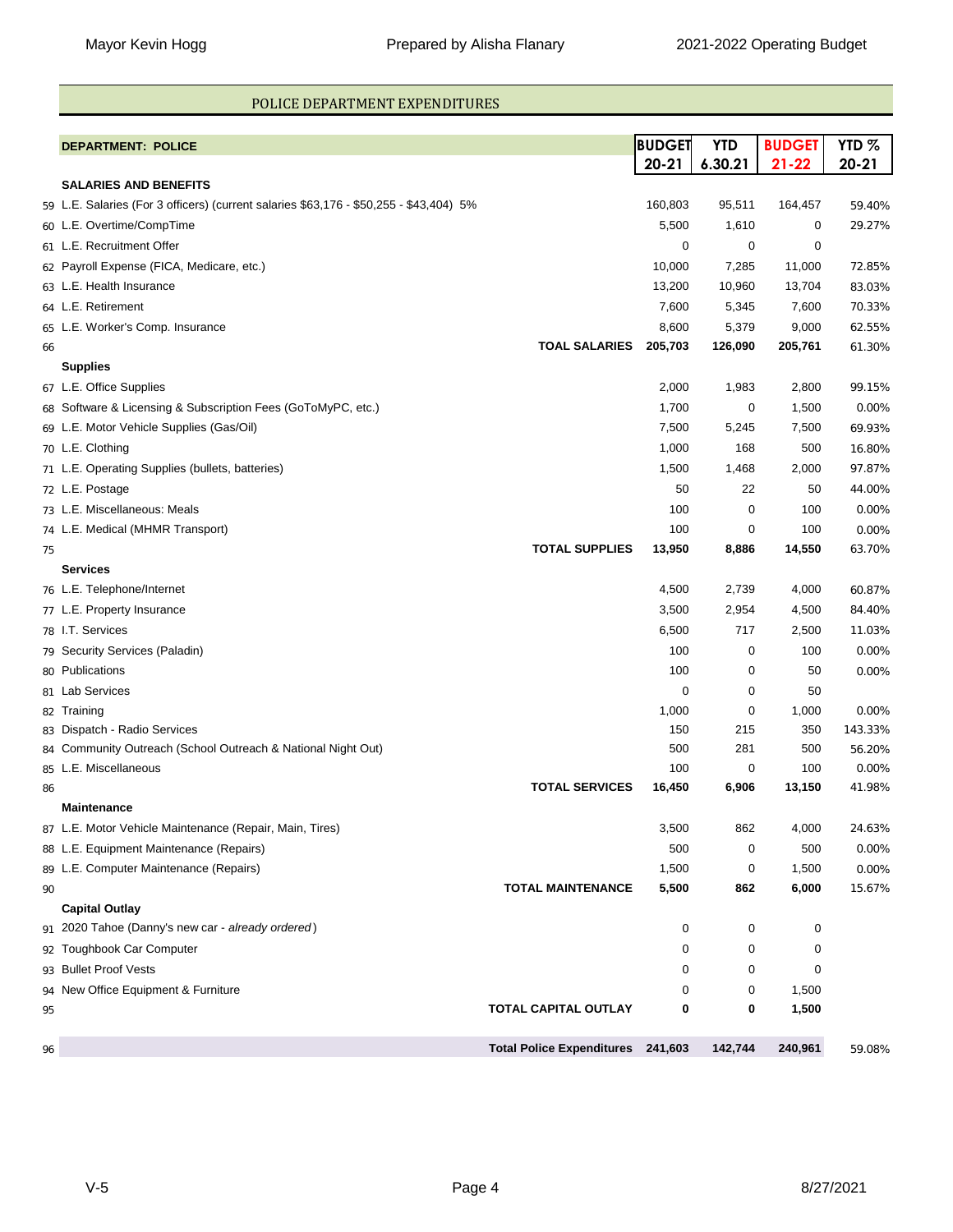#### MUNICIPAL COURT EXPENDITURES

|     | <b>DEPARTMENT: COURT</b>                                 |                                 | BUDGET<br>$20 - 21$ | <b>YTD</b><br>6.30.21 | <b>BUDGET</b><br>$21 - 22$ | YTD <sub>%</sub><br>$20 - 21$ |
|-----|----------------------------------------------------------|---------------------------------|---------------------|-----------------------|----------------------------|-------------------------------|
|     |                                                          |                                 |                     |                       |                            |                               |
|     | <b>SALARIES AND BENEFITS</b>                             |                                 |                     |                       |                            |                               |
|     | 97 Court Salaries (Clerk & Judge)                        |                                 | 46,643              | 32,964                | 47,370                     | 70.67%                        |
|     | 98 Overtime/CompTime (Chelsea \$55)                      |                                 | 100                 | 0                     | 0                          | 0.00%                         |
|     | 99 Payroll Expense (FICA, Medicare, etc.)                |                                 | 3,500               | 2,521                 | 3,750                      | 72.03%                        |
|     | 100 Court Health Insurance                               |                                 | 7,500               | 5,480                 | 6,852                      | 73.07%                        |
|     | 101 Worker's Comp Insurance                              |                                 | 100                 | 100                   | 100                        | 100.00%                       |
|     | 102 Court Retirement                                     |                                 | 2,000               | 1,465                 | 2,050                      | 73.25%                        |
| 103 |                                                          | <b>TOTAL SALARIES</b>           | 59,843              | 42,530                | 60,122                     | 71.07%                        |
|     | <b>Supplies</b>                                          |                                 |                     |                       |                            |                               |
|     | 104 Court Office Supplies                                |                                 | 1,800               | 1,198                 | 2,500                      | 66.56%                        |
|     | 105 Court Operating Supplies                             |                                 | 200                 | 130                   | 250                        |                               |
|     | 106 Court Computer                                       |                                 | 100                 | 120                   | 250                        | 120.00%                       |
|     | 107 Court Office Equipment                               |                                 | 100                 | 0                     | 100                        | 0.00%                         |
|     | 108 Court Postage                                        |                                 | 900                 | 501                   | 1,000                      | 55.67%                        |
|     | 109 Court Clothing                                       |                                 | $\mathbf 0$         | 0                     | 250                        |                               |
| 110 |                                                          | <b>TOTAL SUPPLIES</b>           | 3,100               | 1,949                 | 4,350                      | 62.87%                        |
|     | <b>Services</b>                                          |                                 |                     |                       |                            |                               |
|     | 111 Court Travel / Training / Mileage                    |                                 | 2,000               | 300                   | 1,500                      | 15.00%                        |
|     | 112 Computer Maintenance & IT Service                    |                                 | 300                 | 0                     | 350                        | 0.00%                         |
|     | 113 Court Publications / Subscriptions                   |                                 | 50                  | 0                     | 50                         | 0.00%                         |
|     | 114 State Court Cost + Unrestrained Child + Time Pmt Fee |                                 | 238,000             | 128,041               | 191,347                    | 53.80%                        |
|     | 115 SPECIAL FUNDS (Tech, Security)                       |                                 | 15,000              | 2,341                 | 3,000                      | 15.61%                        |
|     | 116 Omnibase                                             |                                 | 3,800               | 1,464                 | 3,500                      | 38.53%                        |
|     | 117 Prosecutor                                           |                                 | 7,500               | 4,790                 | 7,500                      | 63.87%                        |
|     | 118 Unclaimed Property                                   |                                 | 750                 | 0                     | 500                        | 0.00%                         |
|     | 119 Misc (Overpayments, Cancelled Pmts, etc.)            |                                 | 1,500               | 0                     | 500                        | 0.00%                         |
| 120 |                                                          | <b>TOTAL SERVICES</b>           | 268,900             | 136,936               | 208,247                    | 50.92%                        |
|     | <b>CAPITAL OUTLAY</b>                                    |                                 |                     |                       |                            |                               |
|     | 121 Filing Cabinets                                      |                                 | 0                   | 0                     | 0                          |                               |
|     | 122 Printer (all in one, printer, scanner, copier)       |                                 | 5,000               | 0                     | 6,500                      |                               |
| 123 |                                                          | <b>TOTAL CAPITAL OUTLAY</b>     | 5,000               | 0                     | 6,500                      | 0.00%                         |
| 124 |                                                          | <b>Total Court Expenditures</b> | 336,843             | 181,415               | 279,219                    | 53.86%                        |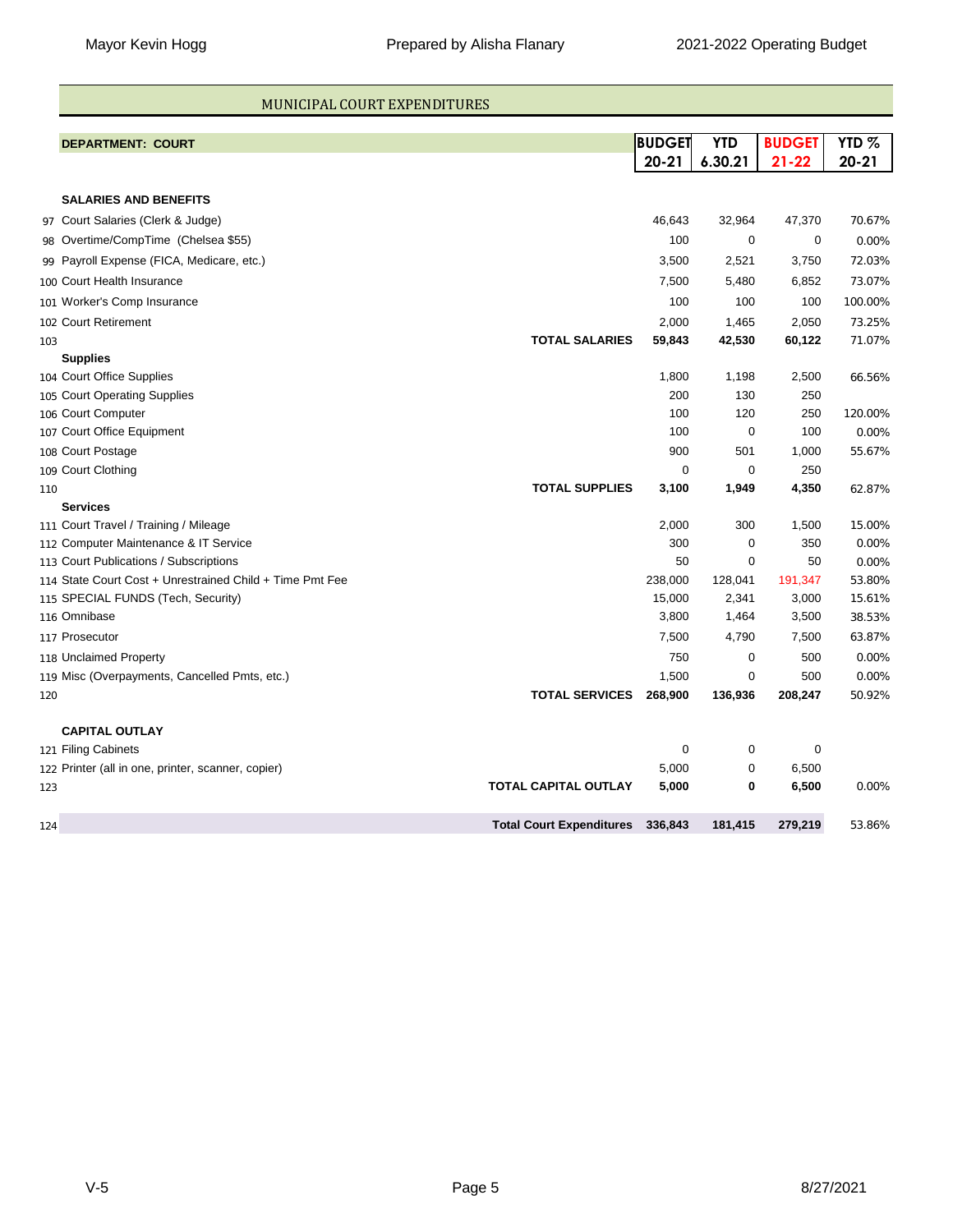#### STREET DEPARTMENT EXPENDITURES

|     | <b>DEPARTMENT: STREET &amp; BRIDGE</b>                                                                | <b>BUDGET</b> | <b>YTD</b> | <b>BUDGET</b> | YTD <sub>%</sub> |
|-----|-------------------------------------------------------------------------------------------------------|---------------|------------|---------------|------------------|
|     |                                                                                                       | $20 - 21$     | 6.30.21    | $21 - 22$     | $20 - 21$        |
|     | <b>SALARIES AND BENEFITS</b>                                                                          |               |            |               |                  |
|     | $_{125}$ *Salaries (split 50% General, 25% Water, 25% Sewer)                                          | 53,570        | 42,727     | 55,524        | 79.76%           |
|     | 126 Part Time Laborer (Jeb Marcott) ask cris where this is coded                                      | 6,000         | 1,564      | 3,000         | 26.07%           |
|     | 127 Overtime/CompTime                                                                                 | 5,500         | 5,999      | 0             | 109.07%          |
|     | 128 Payroll Expense (FICA, Medicare, etc.)                                                            | 6,000         | 2,988      | 3,500         | 49.80%           |
|     | 129 Street Health Insurance (1/2 JH only)                                                             | 3,500         | 2,624      | 3,426         | 74.97%           |
|     | 130 Worker's Comp Insurance                                                                           | 500           | 439        | 750           | 87.80%           |
|     | 131 Street Retirement                                                                                 | 3,510         | 2,440      | 3,200         | 69.52%           |
| 132 | <b>TOTAL SALARIES</b>                                                                                 | 78,580        | 58,781     | 69,400        | 74.80%           |
|     | <b>Supplies</b>                                                                                       |               |            |               |                  |
|     | 133 Motor Vehicle Supplies (Truck Gas/Oil) - EOY                                                      | 1,900         | 0          | 1,000         |                  |
|     | 134 Signs, Cones, Traffic Control                                                                     | 1,000         | 269        | 1,000         | 26.90%           |
|     | 135 Operating Supplies (Tools, Compressor Refrigerant, Grease Gun, Spray Paint, Weed Spray)           | 5,000         | 1,493      | 2,500         | 29.86%           |
| 136 | <b>TOTAL SUPPLIES</b>                                                                                 | 7,900         | 1,762      | 4,500         | 22.30%           |
|     | <b>Services</b>                                                                                       |               |            |               |                  |
|     | 137 Utilities (Street Lights)                                                                         | 13,000        | 5,828      | 8,000         | 44.83%           |
|     | 138 Legal & Expert Fees                                                                               | 5,000         | 0          | 1,000         | 0.00%            |
|     | 139 Engineer Fees                                                                                     | 5,000         | 0          | 5,000         | 0.00%            |
|     | 140 Contract Labor (blading Roadrunner, Kattner, etc.)                                                | 4,000         | 8,293      | 10,429        | 207.33%          |
| 141 | <b>TOTAL SERVICES</b>                                                                                 | 27,000        | 14,121     | 24,429        | 52.30%           |
|     | <b>Maintenance</b>                                                                                    |               |            |               |                  |
|     | 142 Equipment Maintenance (tractors, backhoe, mule, mowers)                                           | 5,000         | 2,362      | 3,500         | 47.24%           |
|     | 143 Street Maintenance: Sealant, Pothole Repair                                                       | 10,000        | 1,739      | 5,000         | 17.39%           |
|     | 144 Tree Trimming                                                                                     | 12,000        | 0          | 12,000        | 0.00%            |
|     | 145 Bridge Mowing (Stein)                                                                             | 5,000         | 2,740      | 4,000         | 54.80%           |
|     | 146 Drainage & Culverts (excavation, drainage, culverts)                                              | 20,000        | 1,584      | 25,000        | 7.92%            |
|     | 147 Motor Vehicle Maintenance (Repairs)                                                               | 500           | 31         | 500           | 6.20%            |
|     | 148 CONTINGENCY FUND FOR EMERGENCY OR UNFORSEEN REPAIRS                                               | 100,000       | 0          | 100,000       | 0.00%            |
| 149 | <b>TOTAL MAINTENANCE</b>                                                                              | 152,500       | 8,456      | 150,000       | 5.54%            |
|     | <b>Capital Outlay</b>                                                                                 |               |            |               |                  |
|     | 150 Charles Street Chip Seal, patching, crack sealing                                                 | 0             | 0          | 128,363       |                  |
|     | 151 Street Repairs (annual paving or chip/crack sealing)                                              | 100,000       | 0          | 100,000       | 0.00%            |
|     | TDEM CLFRF Grant project Sewer Project (transferring this 1st tranche out of General to Sewer Fund)   |               |            | 128,477       |                  |
|     | TDEM CLFRF Grant Sewer project (KEEP this 2nd half in Street fund to repair street after sewer rehab) |               |            | 128,477       |                  |
| 153 | TOTAL CAPITAL OUTLAY                                                                                  | 100.000       | 0          | 485,317       | 0.00%            |
|     |                                                                                                       |               |            |               |                  |
| 154 | Total Street Expenditures 365,980                                                                     |               | 83,120     | 733,646       | 22.71%           |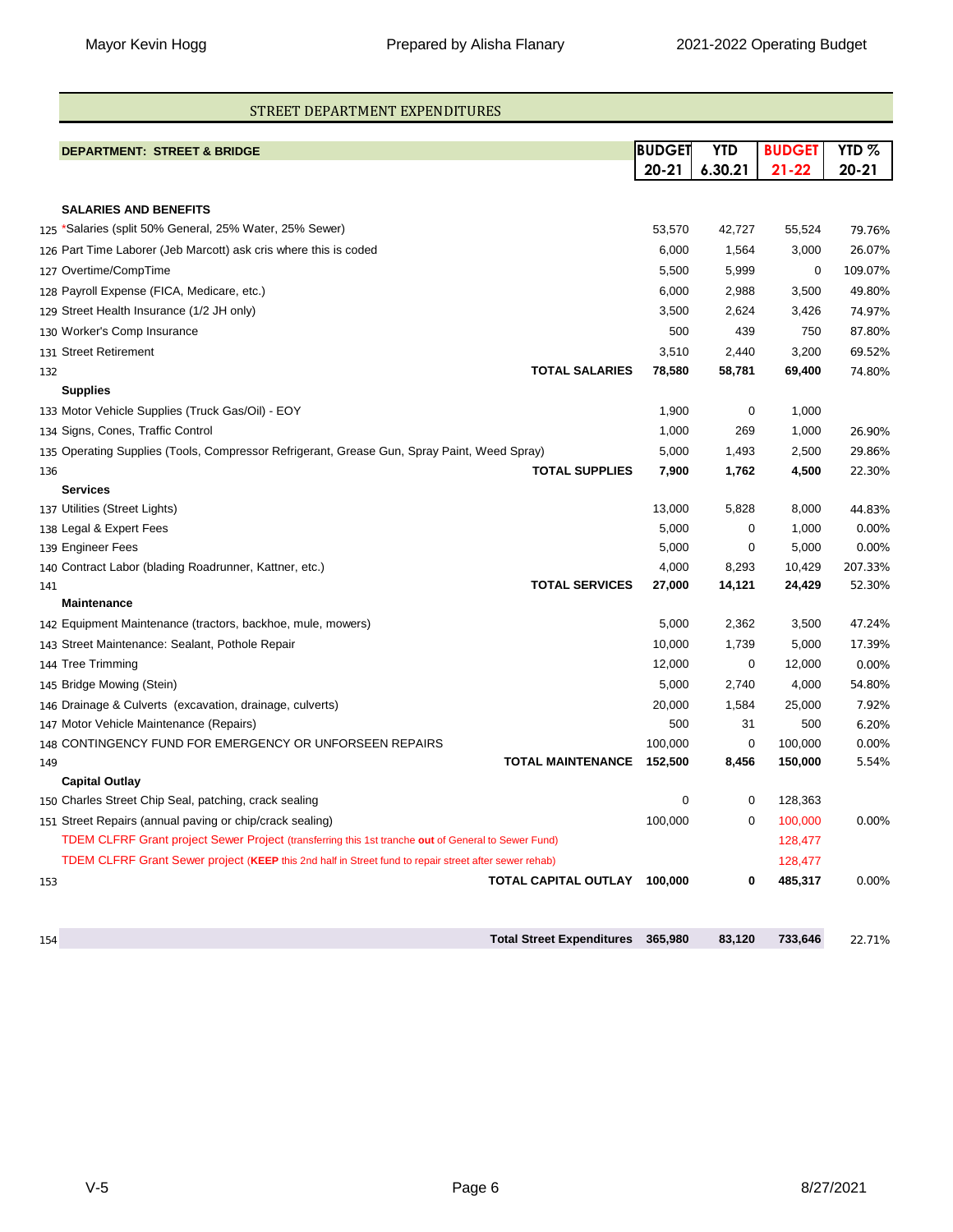#### PARKS & RECREATION EXPENDITURES

|     | <b>DEPARTMENT: PARKS &amp; RECREATION</b>                                                         | <b>BUDGET</b> | YTD         | <b>BUDGET</b> | YTD <sub>%</sub> |
|-----|---------------------------------------------------------------------------------------------------|---------------|-------------|---------------|------------------|
|     |                                                                                                   | $20 - 21$     | 6.30.21     | $21 - 22$     | $20 - 21$        |
|     | <b>Supplies</b>                                                                                   |               |             |               |                  |
|     | 155 Miscellaneous Park (wood, bolts, gloves)                                                      | 5,000         | 0           | 500           | 0.00%            |
|     | <b>Community Events</b>                                                                           |               |             |               |                  |
|     | 156 Parades & Community Events                                                                    | 3,000         | 3,736       | 3,500         | 124.53%          |
|     | Senior Center Electricity                                                                         | 0             | 0           | 2,400         |                  |
|     | <b>Services</b>                                                                                   |               |             |               |                  |
|     | 157 Contract Labor (stein mowing; painting; RDK dirt work)                                        | 3,000         | 275         | 2,500         | 9.17%            |
|     | 158 Landscaping                                                                                   | 0             | 0           | 0             |                  |
|     | <b>Maintenance</b>                                                                                |               |             |               |                  |
|     | 159 Maintenance (paint, sand)                                                                     | 3,000         | 278         | 2,500         | 9.27%            |
|     | <b>Capital Outlay</b>                                                                             |               |             |               |                  |
|     | 160 New Project (to be determined, possibly shade structures)                                     | 60,000        | 0           | 0             |                  |
|     | 161 Security Lights                                                                               | 0             | 0           | 0             |                  |
|     | 162 Parking Lot & Drainage Rehab at Pavilion                                                      | 0             | 0           | 0             |                  |
|     | 163 Park Capital Imp Project: early childhood play structure,                                     | 0             | $\mathbf 0$ | 50,000        |                  |
|     | or resurface the splash pad, or install shade structure depending on material costs and inflation |               |             |               |                  |
| 164 | <b>Total Park Department Expenditures</b>                                                         | 74,000        | 4,289       | 61,400        | 5.80%            |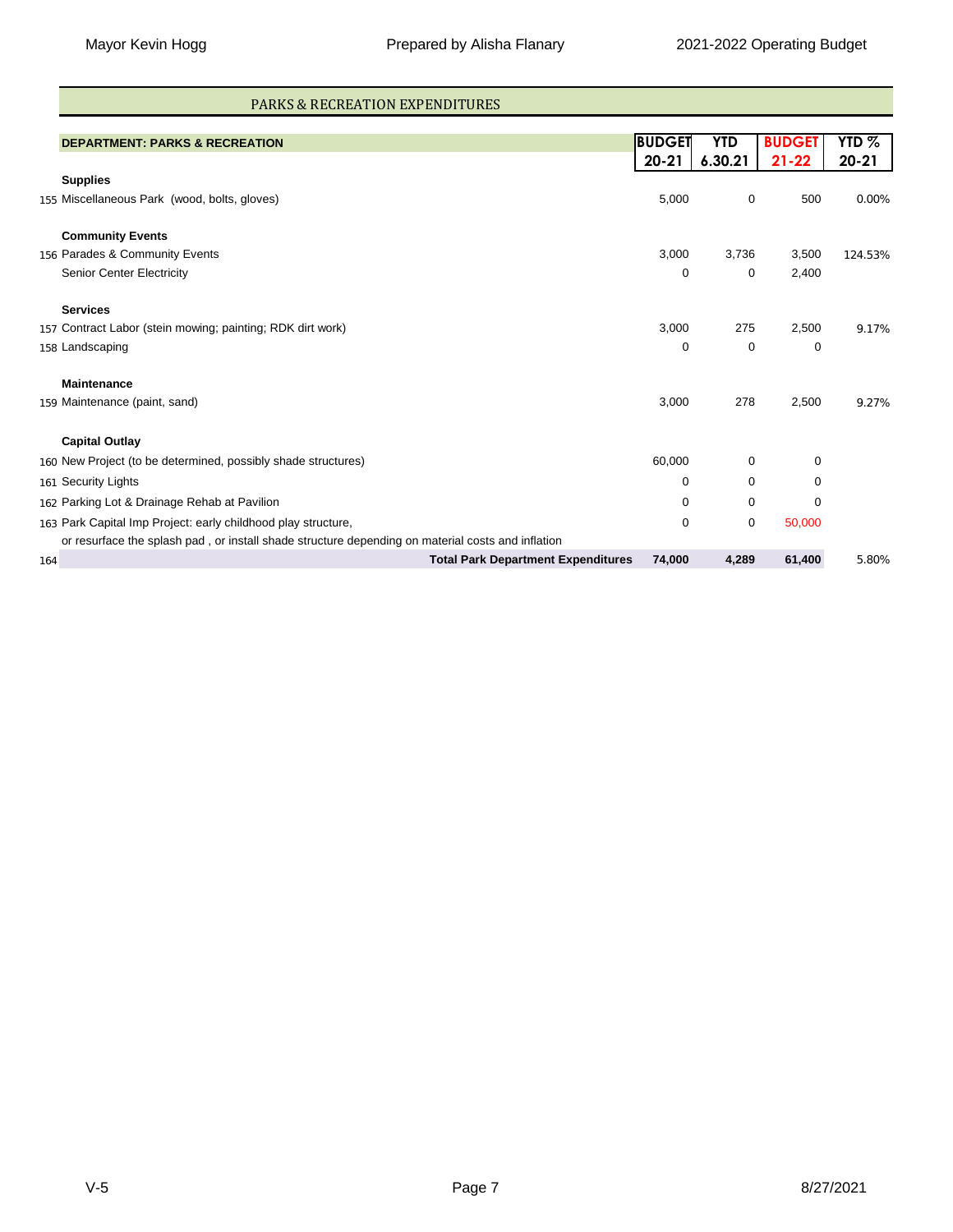# ANIMAL CONTROL EXPENDITURES

| <b>DEPARTMENT: ANIMAL CONTROL</b>               |                                          | <b>BUDGET</b><br>$20 - 21$ | YTD<br>6.30.21 | <b>BUDGET</b><br>$21 - 22$ | YTD $%$<br>$20 - 21$ |
|-------------------------------------------------|------------------------------------------|----------------------------|----------------|----------------------------|----------------------|
|                                                 |                                          |                            |                |                            |                      |
| 165 Training                                    |                                          | 100                        | 0              |                            | $0.00\%$             |
| 166 Waco/McLennan County Shelter Agreement Fees |                                          | 1800                       | 1746           |                            | 97.00%               |
| 167 Supplies (snake grabber)                    |                                          | 0                          | $\Omega$       |                            |                      |
| 168 Equipment                                   |                                          | 300                        |                |                            | $0.00\%$             |
| 169                                             | <b>Total Animal Control Expenditures</b> | 2.200                      | 1.746          |                            | 79.36%               |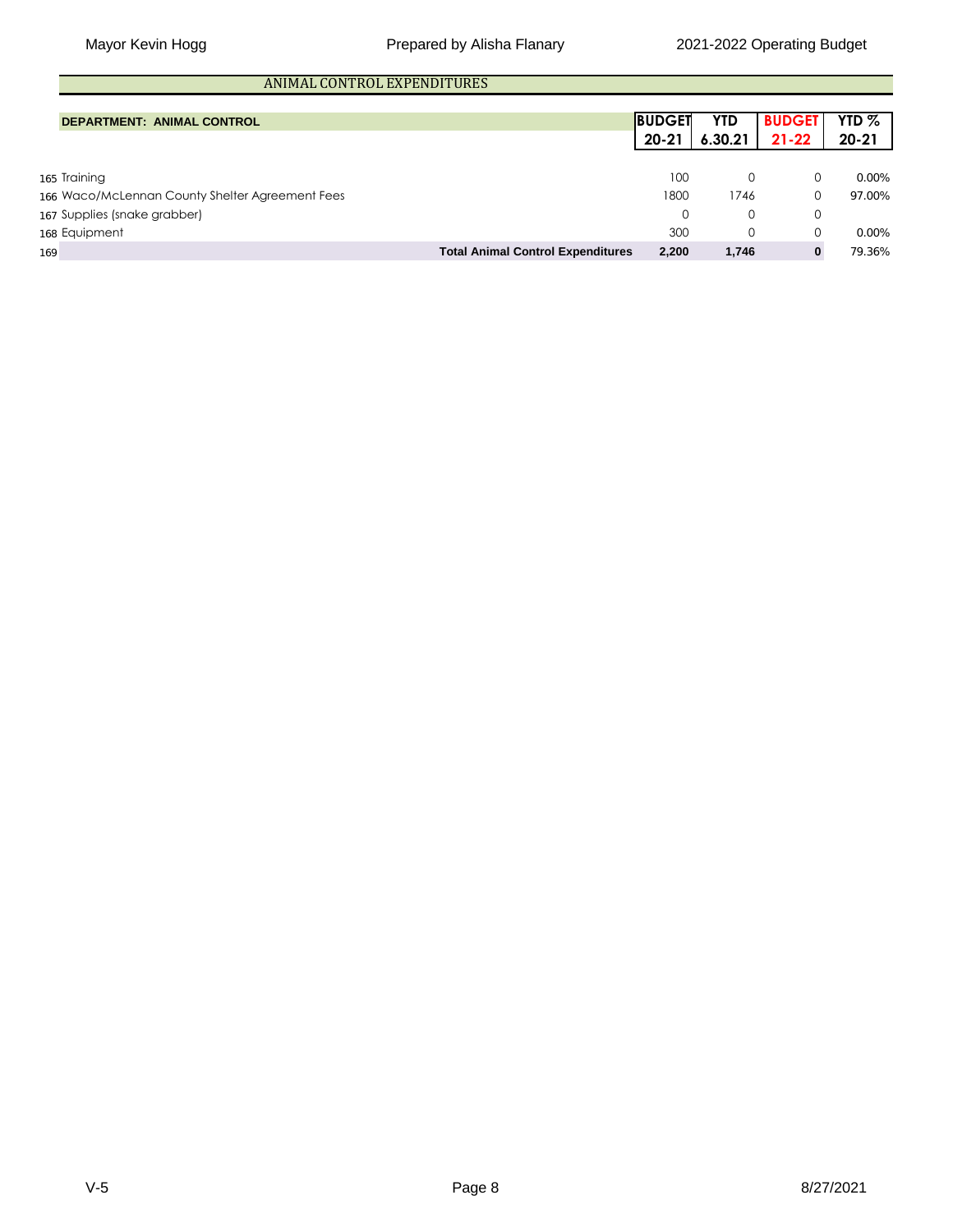#### FIRE DEPARTMENT EXPENDITURES

| <b>DEPARTMENT: FIRE</b>       | <b>BUDGET</b>                                      | <b>YTD</b> | <b>BUDGET</b> | YTD <sub>%</sub> |
|-------------------------------|----------------------------------------------------|------------|---------------|------------------|
|                               | $20 - 21$                                          | 6.30.21    | $21 - 22$     | $20 - 21$        |
|                               |                                                    |            |               |                  |
| <b>Services</b>               |                                                    |            |               |                  |
| 170 Fire Department Utilities | 3,500                                              | 1,259      | 2,500         | 35.97%           |
| 171 Fire Department Insurance | 2,600                                              | 2,453      | 3,000         | 94.35%           |
|                               |                                                    |            | 0             |                  |
| <b>Maintenance</b>            |                                                    |            |               |                  |
| 172 Supplies                  | 50                                                 | 0          | 50            | 0.00%            |
| 173 Exterminator              | 250                                                | 195        | 275           | 78.00%           |
|                               |                                                    |            |               |                  |
| 174                           | <b>Total Fire Department Expenditures</b><br>6,400 | 3,907      | 5,825         | 61.05%           |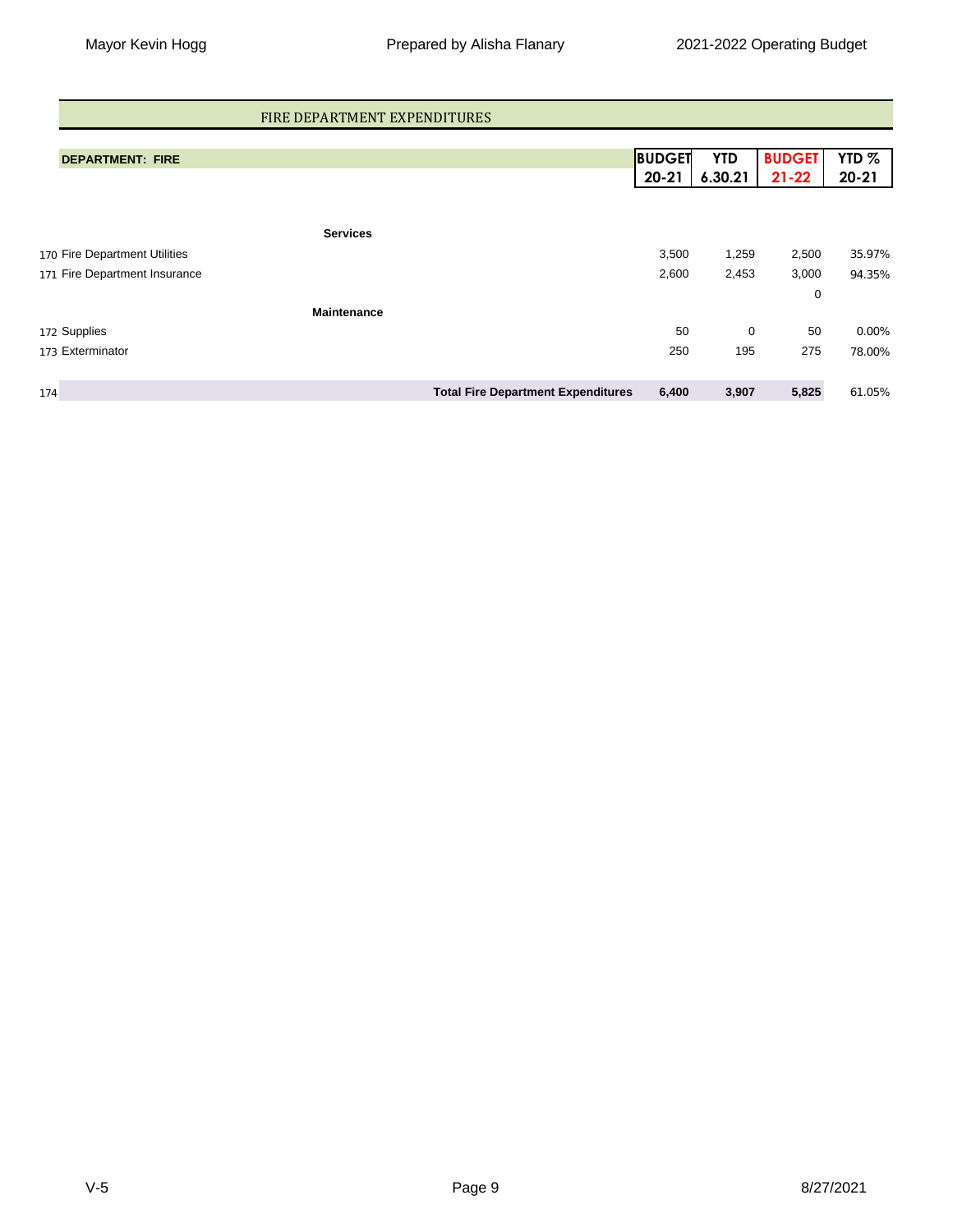|     | <b>GENERAL FUND TOTALS</b>           |                            |                       |                            |                               |
|-----|--------------------------------------|----------------------------|-----------------------|----------------------------|-------------------------------|
|     |                                      | <b>BUDGET</b><br>$20 - 21$ | <b>YTD</b><br>6.30.21 | <b>BUDGET</b><br>$21 - 22$ | YTD <sub>%</sub><br>$20 - 21$ |
| 175 | <b>Total Revenue</b>                 | 1,589,555                  | 1,466,732             | 1,564,167                  | 92.27%                        |
| 176 | <b>TOTAL EXPENDITURES</b>            | 1,589,555                  | 915,329               | 1,564,167                  | 57.58%                        |
|     |                                      |                            |                       |                            |                               |
|     | 177 EXCESS REVENUE OVER EXPENDITURES | $\bf{0}$                   | 551,403               | $\bf{0}$                   |                               |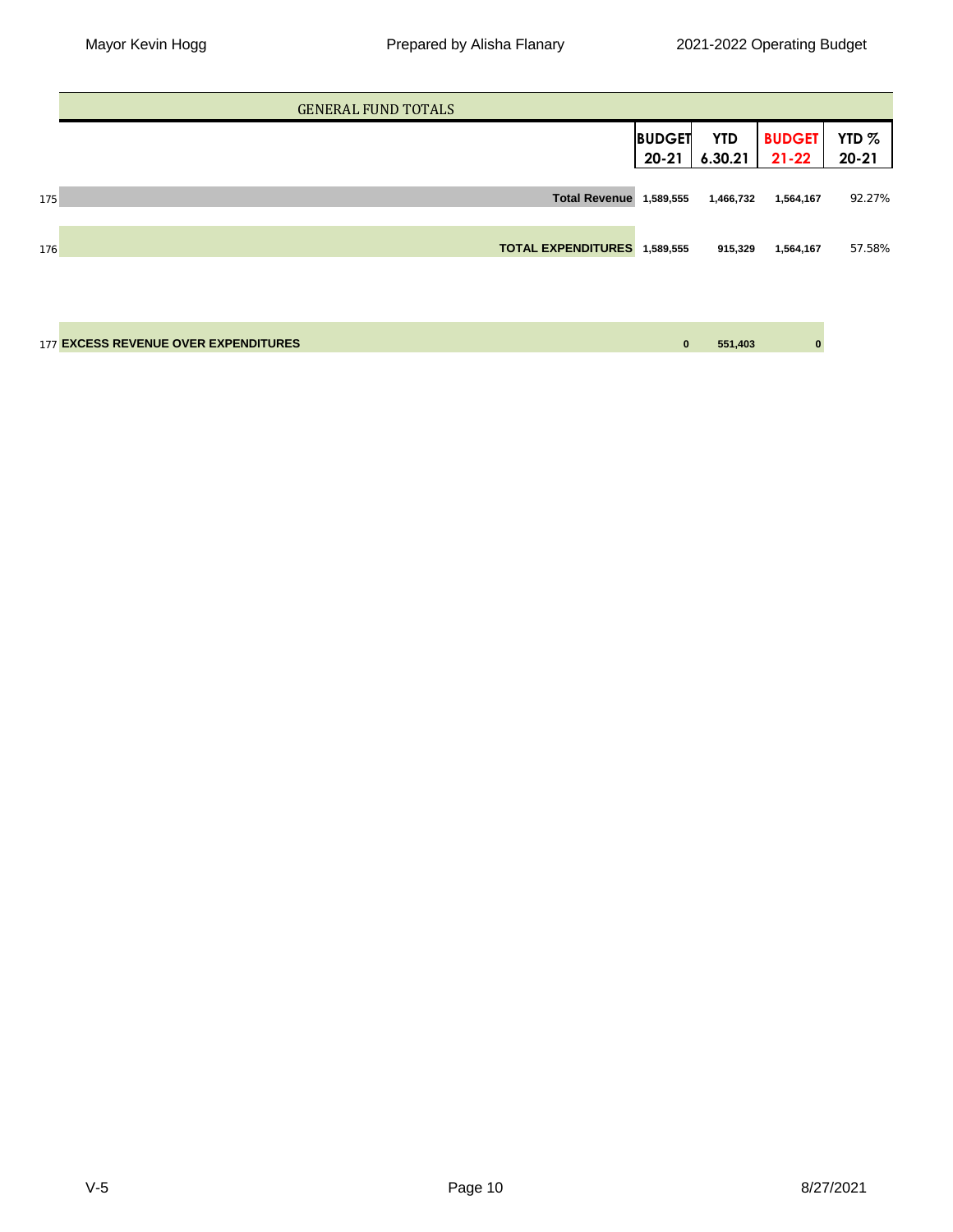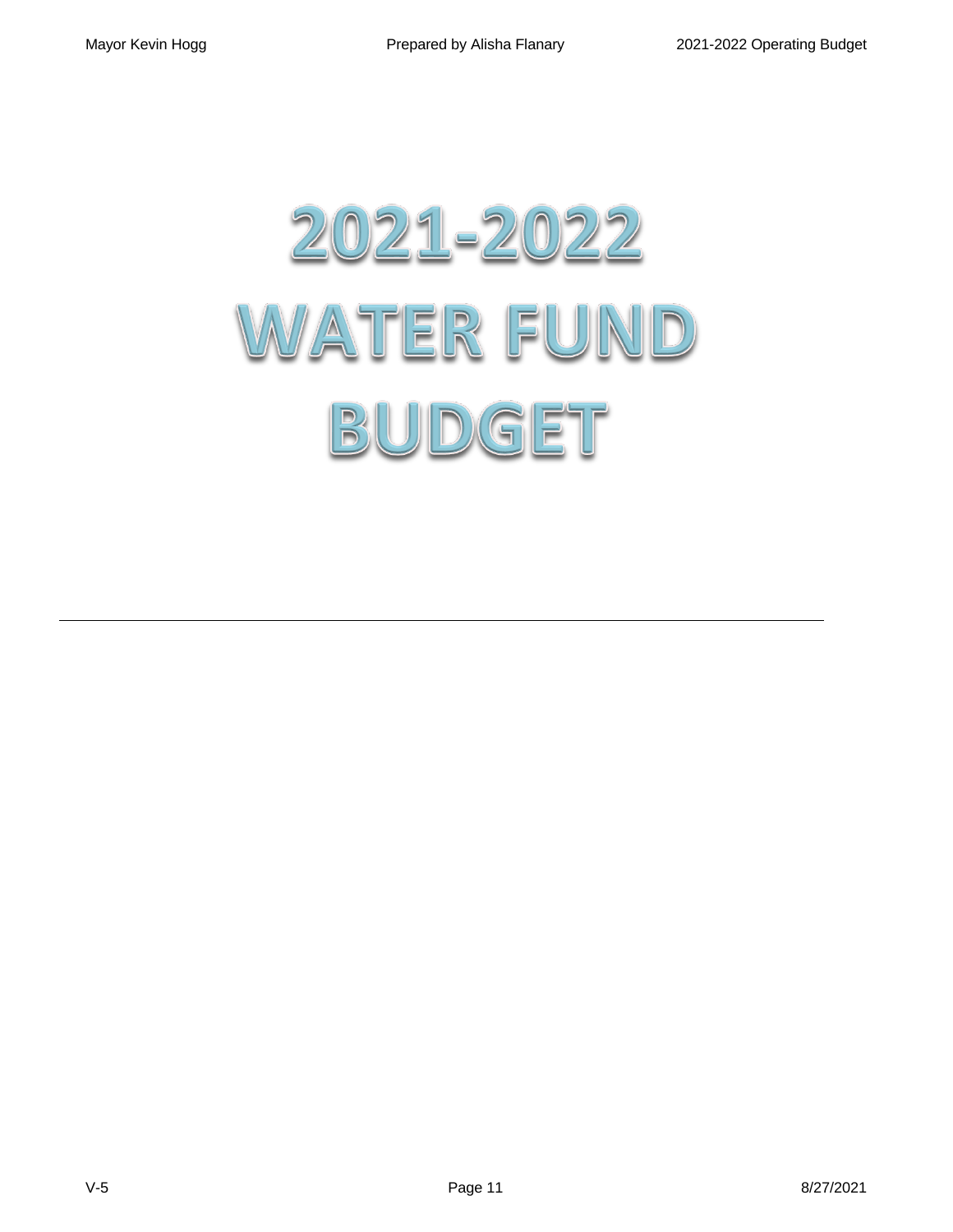## WATER FUND REVENUE

|                 | <b>WATER - OPERATING REVENUES</b>                                                              | <b>IBUDGET</b> | <b>YTD</b> | <b>BUDGET</b> | <b>YTD</b> |
|-----------------|------------------------------------------------------------------------------------------------|----------------|------------|---------------|------------|
|                 |                                                                                                | 19-20          | 6.30.21    | $20 - 21$     | 19-20      |
|                 | 178 Water Revenue                                                                              | 357,000        | 267,219    | 360,000       | 74.85%     |
|                 | 179 MS Water Supply (O&M Fees)                                                                 | 7,300          | 5,472      | 0             | 74.96%     |
|                 | 180 Trash Revenue (4% cost increase from Frontier)                                             | 105.000        | 79.458     | 109.200       | 75.67%     |
| 181 Tie In Fees |                                                                                                | 12.000         | 3,000      | 3,000         | 25.00%     |
|                 | 182 Interest Income                                                                            | 3,000          | 4,722      | 6,295         | 157.40%    |
|                 | Transfer of Cash Assets from Mt. Moriah Well (formerly the RMS well, now 100% owned by Riesel) | 0              | 450,000    | 0             |            |
|                 | Wholesale Water Revenue (selling to Meier's Settlement)                                        |                | 0          | 53.136        |            |
|                 | 183 Misc. Income (sewer revenue that needs to be transferred)                                  | 500            | 0          | $\Omega$      | 0.00%      |
| 184             | <b>Total Operating Revenues</b>                                                                | 484.800        | 809.871    | 531,631       | 167.05%    |

#### **WATER - NON-OPERATING REVENUE**

#### **APPROPRIATIONS**

| 188 | <b>Total Combined Operating &amp; Non-Operating Revenues</b>                                                         | 883.128 | 1.158.199 | 693.948 | 131.15%  |
|-----|----------------------------------------------------------------------------------------------------------------------|---------|-----------|---------|----------|
|     | <b>DEBT SERVICE</b><br>187 Property Tax (I&S pledged for 2013 bonds) (TRANSFER) (send 1/2 to water and 1/2 to sewer) | 26.023  | 26.023    | 12.317  | 100.00%  |
|     | 186 Contingency Fund (for emergency or unforeseen circumstances)                                                     | 50.000  | 0         | 50.000  | $0.00\%$ |
|     | C Rcvd from General (Resolution 2021-05-25 Budget Amendment paying off RMS debt)                                     | 322.305 | 322.305   |         |          |
|     | 185 Mt Moriah Well Reserve Fund (RMS cash assets transferred to Riesel)                                              | 0       | 0         | 100.000 |          |
|     |                                                                                                                      |         |           |         |          |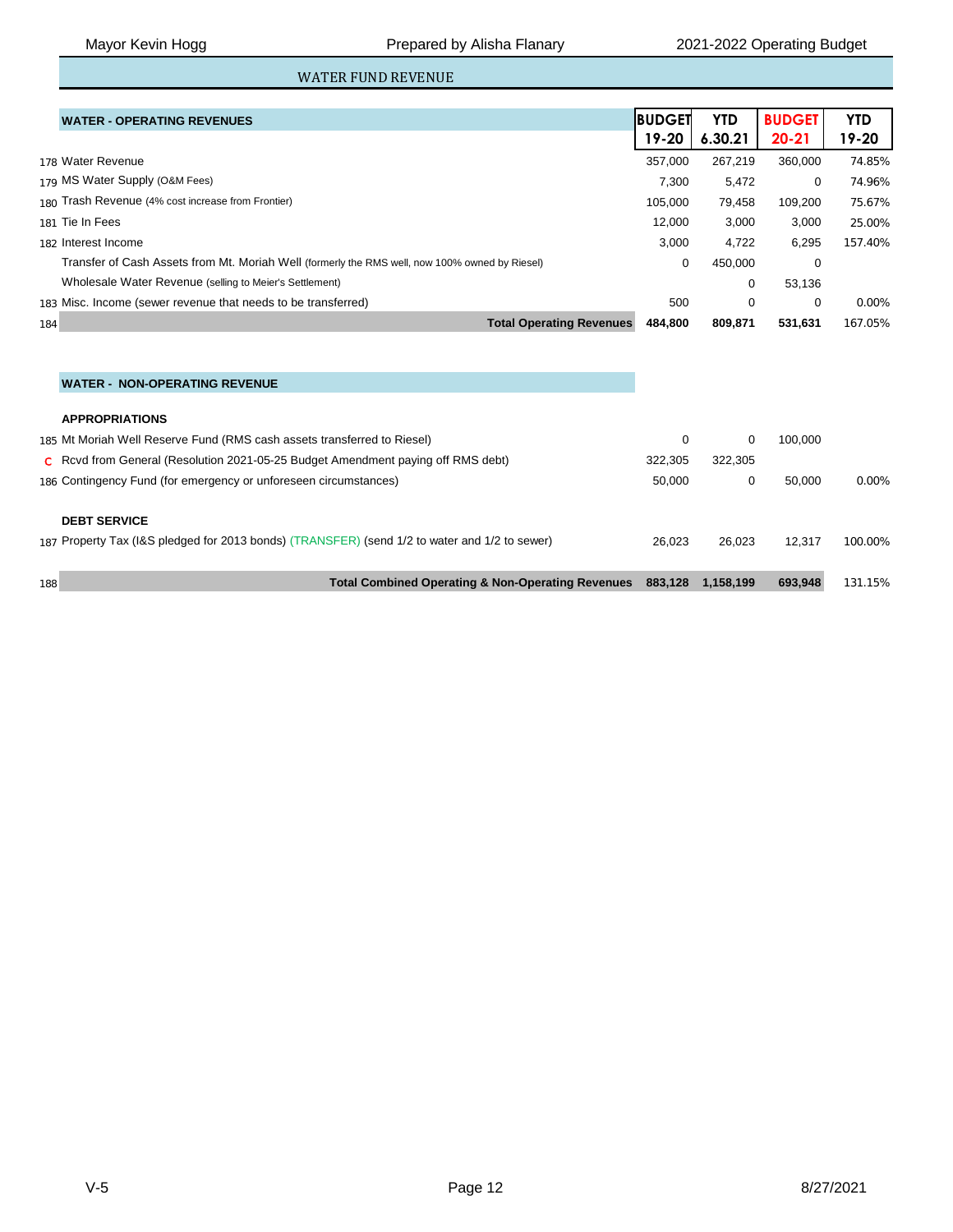## WATER FUND EXPENDITURES

## **WATER FUND: EXPENDITURES**

|     |                                                                                                              | <b>BUDGET</b>   | <b>YTD</b>      | <b>BUDGET</b>    | YTD $%$           |
|-----|--------------------------------------------------------------------------------------------------------------|-----------------|-----------------|------------------|-------------------|
|     |                                                                                                              | $20 - 21$       | 6.30.21         | $21 - 22$        | $20 - 21$         |
|     | <b>Salaries &amp; Benefits</b>                                                                               |                 |                 |                  |                   |
|     | 189 *Salaries (split 50% General, 25% Water, 25% Sewer) (1/4 water salary & benefits RMS)                    | 26,785          | 21,364          | 13,220           | 79.76%            |
|     | 190 Payroll Expense (FICA, Medicare, etc.)                                                                   | 1,927           | 1,805           | 1,300            | 93.67%            |
|     | 191 Health Insurance (\$6852 yr - half paid by Gen, 1/4 water, 1/4 sewer) (4%increase)                       | 3,300           | 1,460           | 857              | 44.24%            |
|     | 192 Retirement                                                                                               | 1,600           | 1,220           | 1,700            | 76.25%            |
|     | 193 Worker's Comp. Insurance                                                                                 | 4,500           | 1,494           | 1,045            | 33.20%            |
| 194 | <b>TOTAL SALARIES</b>                                                                                        | 38,112          | 27,343          | 18,122           | 71.74%            |
|     | <b>Supplies</b>                                                                                              |                 |                 |                  |                   |
|     |                                                                                                              |                 |                 |                  |                   |
|     | 195 Office Supplies (software, paper, bills, toner, batteries, envelopes, etc.)                              | 3,000           | 1,064           | 1,500            | 35.47%            |
|     | 196 Motor Vehicle Supplies (Gas/Oil) - EOY 1/2 funded by General, 1/2 Water                                  | 4,500           | 3,222           | 4,294            | 71.60%            |
|     | 197 Water Purchased (RMS & TriCounty)                                                                        | 29,000          | 25,254          | 6,000            | 87.08%            |
|     | 198 <b>Tools</b>                                                                                             | 500             | 169             | 300              | 33.80%            |
|     | 199 Postage                                                                                                  | 2,200           | 1,800           | 2,500            | 81.82%            |
|     | 200 Miscellaneous                                                                                            | 200             | 0               | 200              | 0.00%             |
|     | 201 Clothing (shirts, boots)                                                                                 | 300             | 242             | 500              | 80.67%            |
|     | 202 Operating Supplies (meters, pipe, fittings, gloves, chlorine, enzyme, chemicals, valves, batteries etc.) | 20,000          | 9,336           | 14,000           | 46.68%            |
| 203 | <b>TOTAL SUPPLIES</b>                                                                                        | 59,700          | 41,087          | 29,294           | 68.82%            |
|     |                                                                                                              |                 |                 |                  |                   |
|     | <b>Services</b>                                                                                              |                 |                 |                  |                   |
|     | 204 Utilities                                                                                                | 25,000          | 14,428          | 23,000           | 57.71%            |
|     | 205 Telephone                                                                                                | 1,500           | 1,032           | 720              | 68.80%            |
|     | 206 Insurance - property                                                                                     | 6,000           | 5,780           | 7,000            | 96.33%            |
|     | 207 Royalties (Mineral Royalty - Mormino .15 per 1000)                                                       | 2,600           | 1,148           | 3,000            | 44.15%            |
|     | 208 RMS Water Loan                                                                                           | 35,832          | 26,874          | 0                | 75.00%            |
|     | D RMS Water Loan (City of Riesel paid off all outstanding RMS debt- paid from Gen fund)                      | 322,305         | 322,305         |                  | 100.00%           |
|     | 209 Lab                                                                                                      | 2,000           | 802             | 2,000            | 40.10%            |
|     | 210 Chemical Analysis (Health Department)                                                                    | 100             | 0               | 100              | 0.00%             |
|     | 211 Regulatory Fees                                                                                          | 1,500           | 1,068           | 1,500            | 71.20%            |
|     | 212 Audit Fees (split 50Gen, 25 water, 25 sewer) allocate 1/4 water expense to Mt Moriah<br>213 Legal Fees   | 3,375<br>15,000 | 3,250           | 1,625            | 96.30%            |
|     | 214 Engineer Fees                                                                                            | 40,000          | 37,361<br>6,929 | 15,000<br>20,000 | 249.07%<br>17.32% |
|     | 215 Dues                                                                                                     | 1,000           | 540             | 1,000            | 54.00%            |
|     | 216 Publication                                                                                              | 250             | 72              | 200              | 28.80%            |
|     | 217 Travel / Training / Mileage                                                                              | 1,000           | 463             | 1,000            | 46.30%            |
|     | 218 Permit Fee                                                                                               | 1,750           | 50              | 2,000            | 2.86%             |
|     | 219 Conservation Fee (Southern Trinity Groundwater)                                                          | 2,500           | 834             | 2,500            | 33.36%            |
|     | 220 Contract Labor                                                                                           | 10,000          | 0               | 10,000           | 0.00%             |
|     | 221 Trash Expense                                                                                            | 95,000          | 74,885          | 106,000          | 78.83%            |
|     | <b>TOTAL SERVICES</b>                                                                                        | 566,712         | 497,821         | 196,645          | 87.84%            |
|     | <b>Maintenance</b>                                                                                           |                 |                 |                  |                   |
|     | 222 Motor Vehicle Maintenance (Repairs hail damage - ins reimbursed) - EOY                                   | 1,000           | 4,072           | 500              | 407.20%           |
|     | 223 Generator (starting new maintenance contract)                                                            | 1,000           | 306             | 1,250            | 30.60%            |
|     | 224 Machinery (Tractor/Backhoe/Shredder) - EOY                                                               | 5,000           | 45              | 800              | 0.90%             |
|     | 225 Office Equipment & Maintenance                                                                           | 2,000           | 0               | 1,000            | 0.00%             |
|     | 226 Water Maintenance (RRM - repairs, replacement, well maint)PressureTankRepair                             | 25,000          | 3,733           | 25,000           | 14.93%            |
|     | 227 Storage Tanks (scheduled cleaning in 2017)                                                               | 10,000          | 0               | 55,000           | 0.00%             |
|     | 228 Water Plant Maintenance                                                                                  | 2,500           | 0               | 2,000            | 0.00%             |
| 229 | <b>TOTAL MAINTENANCE</b>                                                                                     | 46,500          | 8,156           | 85,550           | 17.54%            |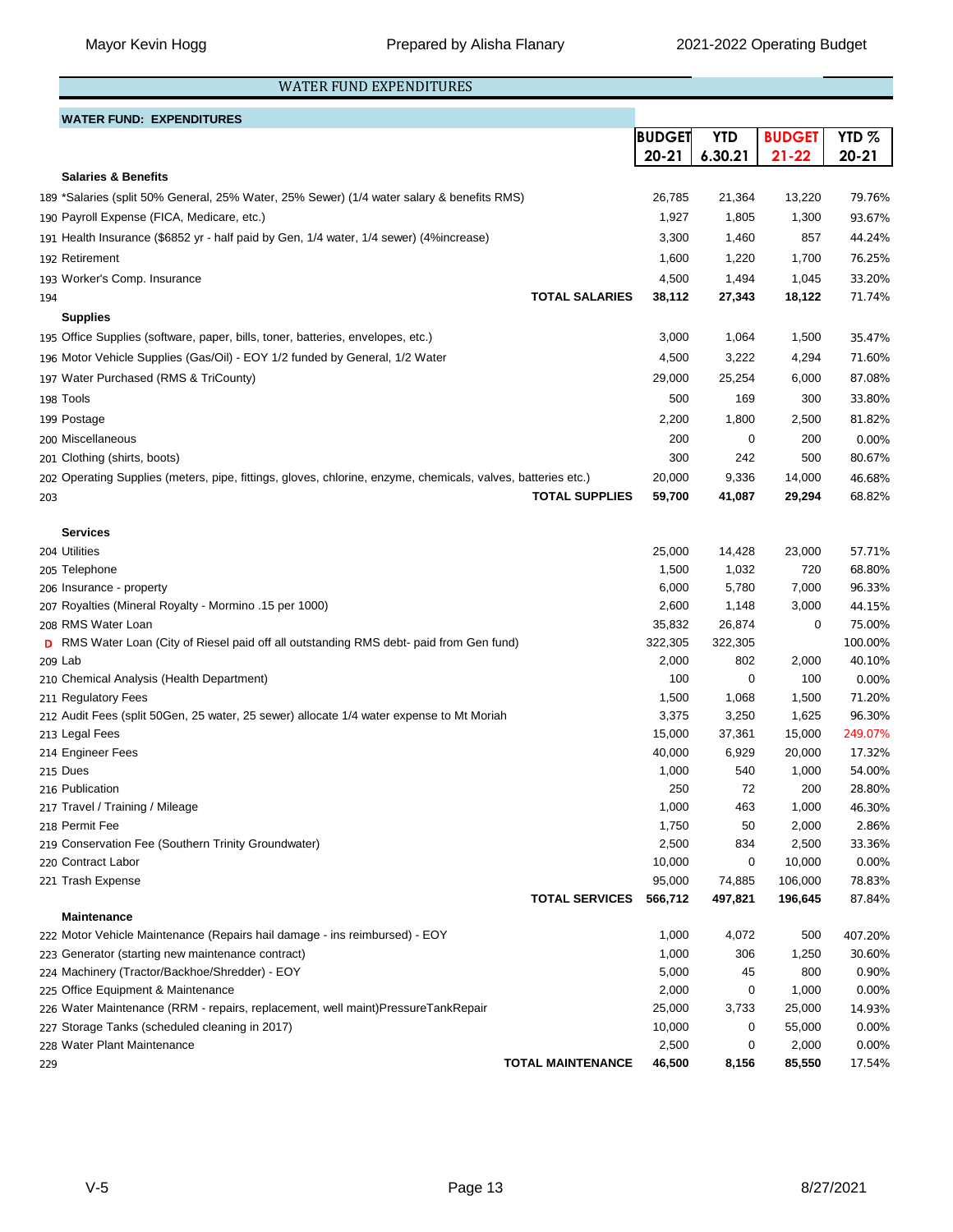Mayor Kevin Hogg **Prepared by Alisha Flanary** 2021-2022 Operating Budget

|     | <b>WATER FUND: EXPENDITURES CONT'D</b>                                                       | <b>BUDGET</b> | <b>YTD</b> | <b>BUDGET</b> | YTD $%$   |
|-----|----------------------------------------------------------------------------------------------|---------------|------------|---------------|-----------|
|     |                                                                                              | $20 - 21$     | 6.30.21    | $21 - 22$     | $20 - 21$ |
|     | <b>Debt Service</b>                                                                          |               |            |               |           |
|     | 230 2009 Revenue Bond Debt - Principal & Interest (RATTLESNAKE WELL - not funded with taxes) | 32.399        | 22.399     | 21.966        | 69.13%    |
|     | 231 2013 Series CO's (CHARLES STREET PROJECT - funded by I&S tax) \$25,232 total             | 12,616        | 12,616     | 12,317        | 100.00%   |
|     | (transfer half of \$25,232 I&S tax to sewer)                                                 |               | 12,616     |               |           |
| 232 | <b>TOTAL DEBT SERVICE</b>                                                                    | 45,015        | 35,015     | 34,283        | 77.79%    |
|     | <b>Capital Outlay</b>                                                                        |               |            |               |           |
|     | 233 CONTINGENCY FUND (for EMERGENCY or unforeseen repairs ONLY)                              | 50.000        | 0          | 50.000        | 0.00%     |
|     | 234 Water Line Replacements                                                                  | 77.089        | 0          | 50,000        | 0.00%     |
| 239 | <b>CAPITAL OUTLAY</b>                                                                        | 127.089       | 0          | 100.000       | 0.00%     |
| 240 | <b>WATER EXPENDITURES SUBTOTAL</b>                                                           | 883.128       | 609,422    | 463.894       | 69.01%    |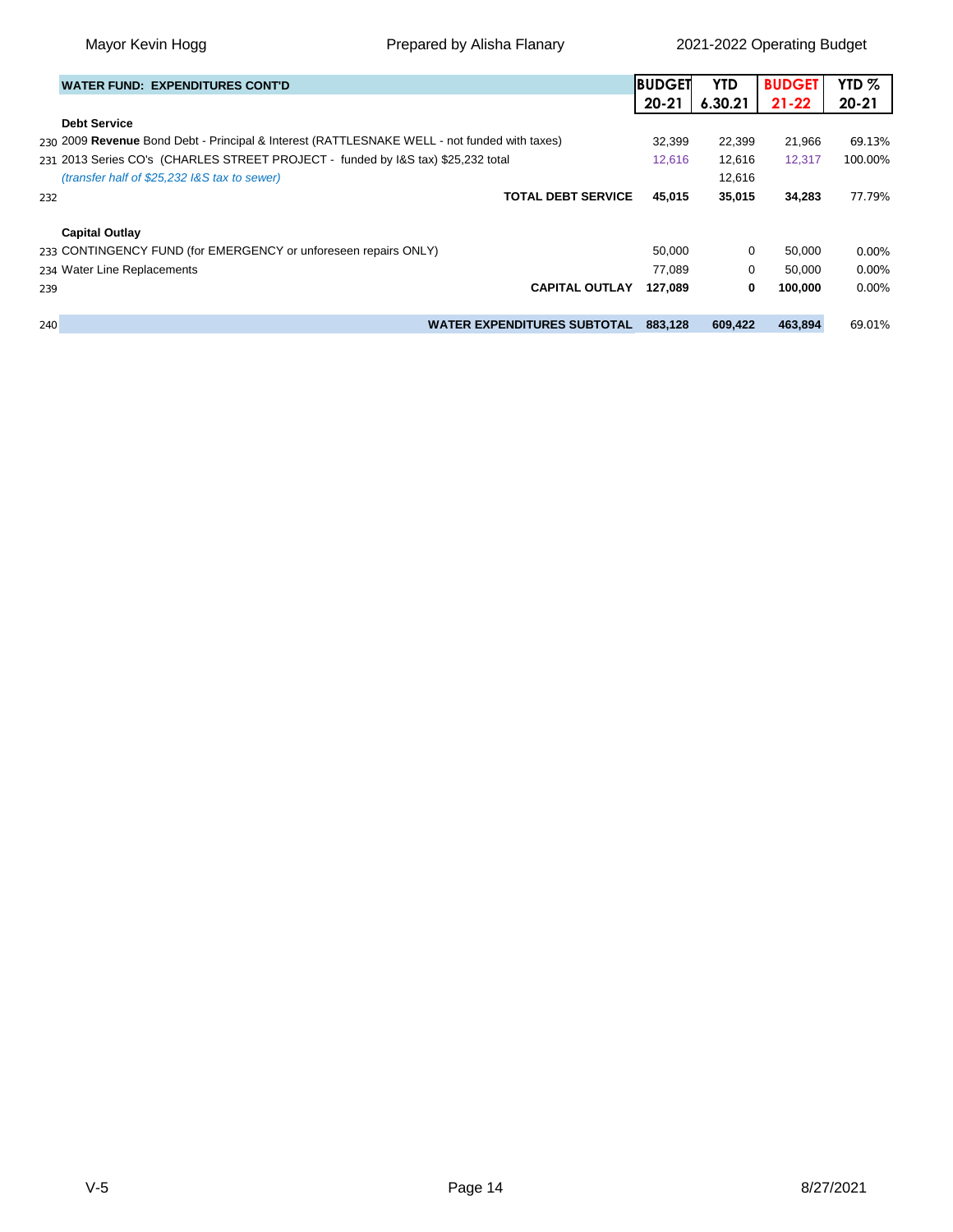| Mayor Kevin Hogg                                                                   | Prepared by Alisha Flanary                                                                 |            | 2021-2022 Operating Budget |                  |  |  |  |
|------------------------------------------------------------------------------------|--------------------------------------------------------------------------------------------|------------|----------------------------|------------------|--|--|--|
|                                                                                    | MT MORIAH WELL (RMS WELL) BUDGET                                                           | <b>YTD</b> | <b>BUDGET</b>              | YTD <sub>%</sub> |  |  |  |
|                                                                                    | 2021-2022                                                                                  | 6.30.21    | $21 - 22$                  | $20 - 21$        |  |  |  |
| <b>Salaries &amp; Benefits</b>                                                     |                                                                                            |            |                            |                  |  |  |  |
|                                                                                    | *Salaries (split 50% General, 25% Water, 25% Sewer) (1/4 of operators salary/benefits RMS) |            | 13,220                     |                  |  |  |  |
| Payroll Expense (FICA, Medicare, etc.)                                             |                                                                                            |            | 1,300                      |                  |  |  |  |
| Health Insurance                                                                   |                                                                                            |            | 857                        |                  |  |  |  |
| Retirement                                                                         |                                                                                            |            | 1,700                      |                  |  |  |  |
| Worker's Comp. Insurance                                                           |                                                                                            |            | 1,045                      |                  |  |  |  |
| <b>Supplies</b>                                                                    | <b>TOTAL SALARIES</b>                                                                      |            | 18,122                     |                  |  |  |  |
| Office Supplies (bills, toner, batteries, envelopes, etc.)                         |                                                                                            |            | 500                        |                  |  |  |  |
| Motor Vehicle Supplies (Gas/Oil) - EOY 1/2 funded by General, 1/2 Water            |                                                                                            |            | 2,147                      |                  |  |  |  |
| Tools                                                                              |                                                                                            |            | 100                        |                  |  |  |  |
| Postage                                                                            |                                                                                            |            | 100                        |                  |  |  |  |
| Miscellaneous                                                                      |                                                                                            |            | 0                          |                  |  |  |  |
| Clothing                                                                           |                                                                                            |            | 300                        |                  |  |  |  |
| Operating Supplies (pvc pipe, gloves, chlorine, chemicals, valves, batteries etc.) |                                                                                            |            | 8,000                      |                  |  |  |  |
|                                                                                    | <b>TOTAL SUPPLIES</b>                                                                      |            | 11,147                     |                  |  |  |  |
| <b>Services</b>                                                                    |                                                                                            |            |                            |                  |  |  |  |
| <b>Utilities</b>                                                                   |                                                                                            |            | 23,000                     |                  |  |  |  |
| Telephone                                                                          |                                                                                            |            | 720                        |                  |  |  |  |
| Insurance - property                                                               |                                                                                            |            | 15,000                     |                  |  |  |  |
| Lab                                                                                |                                                                                            |            | 1,200                      |                  |  |  |  |
| Chemical Analysis (Health Department)                                              |                                                                                            |            | 100                        |                  |  |  |  |
| <b>Regulatory Fees</b>                                                             |                                                                                            |            | 125                        |                  |  |  |  |
| <b>Audit Fees</b>                                                                  |                                                                                            |            | 1,625                      |                  |  |  |  |
| <b>Legal Fees</b>                                                                  |                                                                                            |            | 2,500                      |                  |  |  |  |
| <b>Engineer Fees</b>                                                               |                                                                                            |            | 2,000                      |                  |  |  |  |
| Dues                                                                               |                                                                                            |            | 100                        |                  |  |  |  |
| Publication                                                                        |                                                                                            |            | 150                        |                  |  |  |  |
| Travel / Training / Mileage                                                        |                                                                                            |            | 1,000                      |                  |  |  |  |
| Permit Fee                                                                         |                                                                                            |            | 0                          |                  |  |  |  |
| Conservation Fee (Southern Trinity Groundwater)                                    |                                                                                            |            | 2,500                      |                  |  |  |  |
| Contract Labor                                                                     |                                                                                            |            |                            |                  |  |  |  |
|                                                                                    |                                                                                            |            | 1,920                      |                  |  |  |  |
|                                                                                    | <b>TOTAL SERVICES</b>                                                                      |            | 51,940                     |                  |  |  |  |
| Maintenance                                                                        |                                                                                            |            |                            |                  |  |  |  |
| Motor Vehicle Maintenance (Repairs) - EOY                                          |                                                                                            |            | 500                        |                  |  |  |  |
| Generator (1)                                                                      |                                                                                            |            | 1,250                      |                  |  |  |  |
| Machinery (Tractor/Backhoe/Shredder) - EOY                                         |                                                                                            |            | 1,000                      |                  |  |  |  |
| Office Equipment & Maintenance                                                     |                                                                                            |            | 1,000                      |                  |  |  |  |
| Water Maintenance (RRM - repairs, replacement, well maint)                         |                                                                                            |            | 10,000                     |                  |  |  |  |
| Storage Tanks (inspection)<br><b>Water Plant Maintenance</b>                       |                                                                                            |            | 6,000<br>5,000             |                  |  |  |  |
|                                                                                    | <b>TOTAL MAINTENANCE</b>                                                                   |            | 24,750                     |                  |  |  |  |
| <b>Capital Outlay for Mt Moriah Well</b>                                           |                                                                                            |            |                            |                  |  |  |  |
| Generator, wiring, installation (12 month lead time) - Mt. Moriah Well             |                                                                                            |            | 124,095                    |                  |  |  |  |
|                                                                                    | <b>CAPITAL OUTLAY</b>                                                                      |            | 124,095                    |                  |  |  |  |
|                                                                                    |                                                                                            |            |                            |                  |  |  |  |
|                                                                                    | <b>MT MORIAH EXPENDITURES</b>                                                              |            | 230,054                    |                  |  |  |  |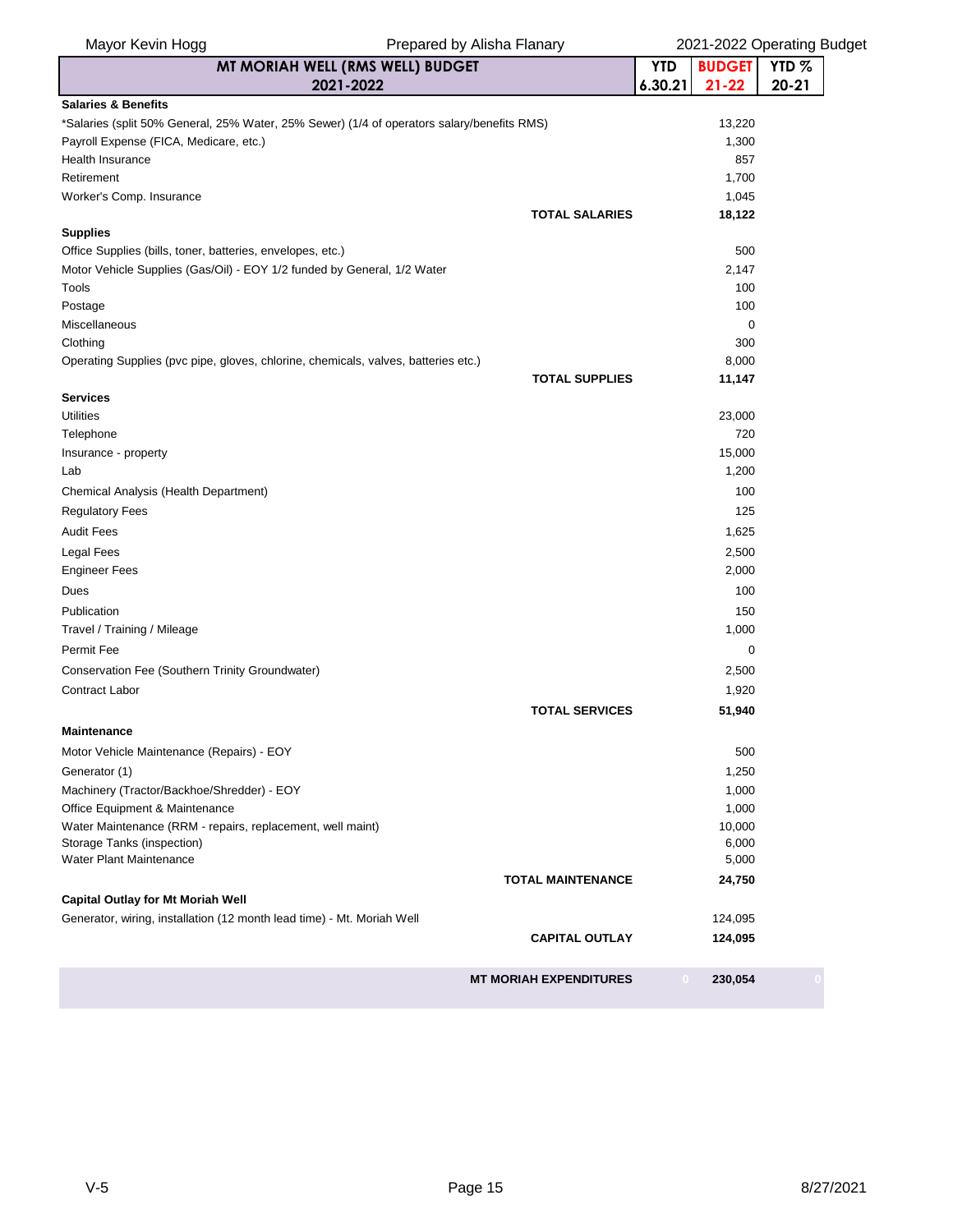| <b>WATER FUND: EXPENDITURES CONT'D</b> | <b>BUDGET</b>                       | <b>YTD</b> | <b>BUDGET</b> | YTD $%$   |
|----------------------------------------|-------------------------------------|------------|---------------|-----------|
|                                        | $20 - 21$                           | 6.30.21    | $21 - 22$     | $20 - 21$ |
|                                        |                                     |            |               |           |
|                                        |                                     |            |               |           |
| WATER FUND TOTALS                      |                                     |            |               |           |
|                                        |                                     |            |               |           |
|                                        | TOTAL WATER EXPENDITURES<br>883,128 | 839,476    | 693,948       | 95.06%    |
|                                        |                                     |            |               |           |
| 241 Excess Revenue over Expenditure    | $\bf{0}$                            | 548,777    | 0             |           |
|                                        |                                     |            |               |           |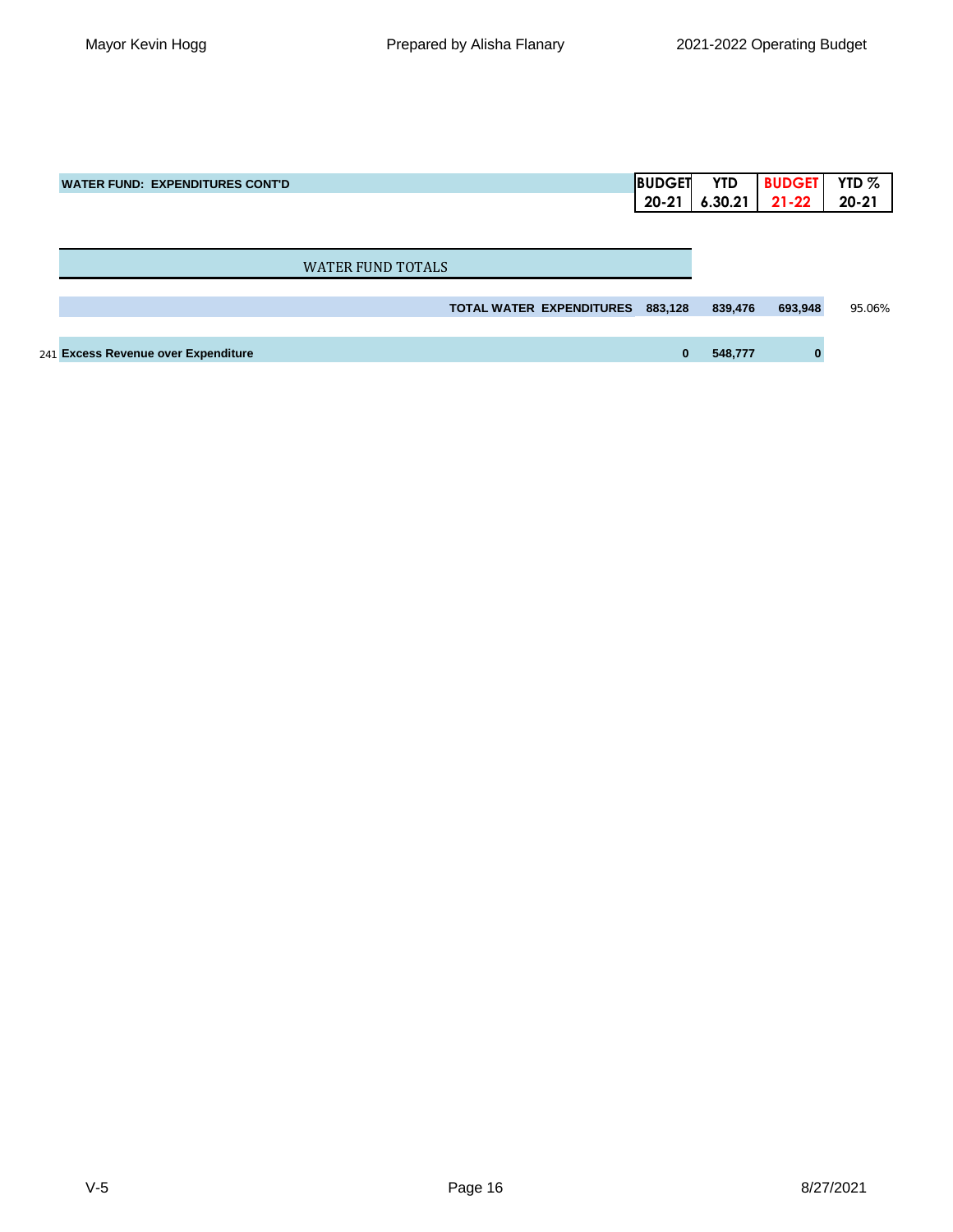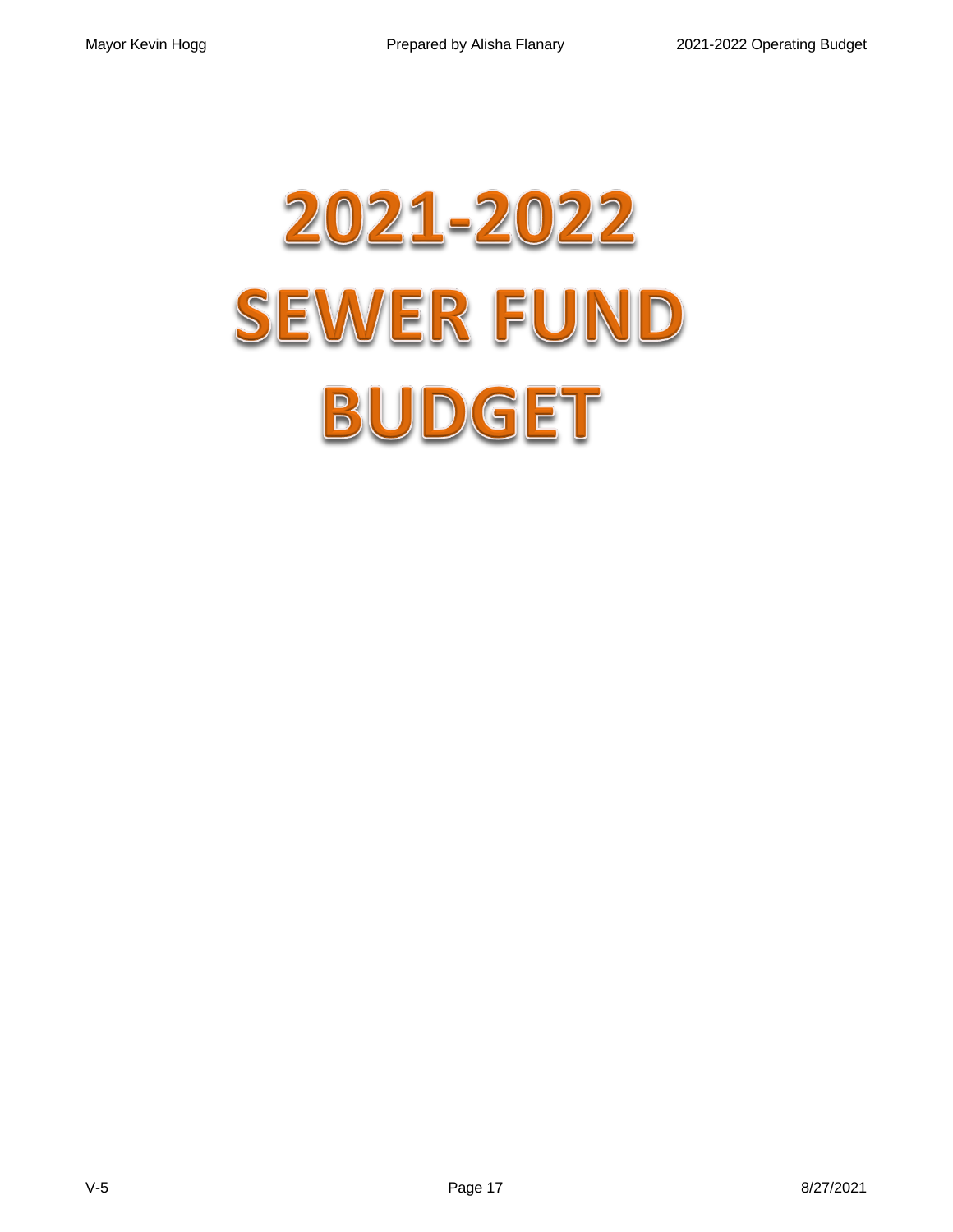|     | <b>SEWER FUND REVENUE</b>                                                                           |                     |                       |                            |                               |
|-----|-----------------------------------------------------------------------------------------------------|---------------------|-----------------------|----------------------------|-------------------------------|
|     | <b>SEWER FUND: OPERATING REVENUES</b>                                                               | BUDGET<br>$20 - 21$ | <b>YTD</b><br>6.30.21 | <b>BUDGET</b><br>$21 - 22$ | YTD <sub>%</sub><br>$20 - 21$ |
|     |                                                                                                     |                     |                       |                            |                               |
|     | <b>REVENUE</b>                                                                                      |                     |                       |                            |                               |
|     | 242 Sewer Revenue                                                                                   | 127,000             | 94,777                | 126,369                    | 74.63%                        |
|     | 243 Tie In Fees                                                                                     | 2,000               | 0                     | 0                          | 0.00%                         |
|     | 244 Interest Income                                                                                 | 1,400               | 1,630                 | 2,100                      | 116.43%                       |
| 245 | <b>Total Revenue</b>                                                                                | 130,400             | 96,407                | 128,469                    | 73.93%                        |
|     |                                                                                                     |                     |                       |                            |                               |
|     | <b>SEWER FUND: NON-OPERATING REVENUES</b>                                                           |                     |                       |                            |                               |
|     |                                                                                                     |                     |                       |                            |                               |
|     | <b>APPROPRIATIONS</b>                                                                               |                     |                       |                            |                               |
| 247 | SEWER FUND MMKT - for sewer line replacements                                                       | 50,000              | 0                     | 0                          |                               |
|     | Jetter (51K split between Gen & Sewer money markets)                                                |                     |                       | 25,000                     |                               |
|     | CLFRF Grant - tranche 1 transferred into Sewer Fund from Gen Fund Reserves                          |                     |                       | 128,477                    |                               |
|     | Appropriated in from Sewer Reserve Line Replace Fund to Sewer Rehab Capital Improvement Project     |                     |                       | 150,000                    |                               |
|     | 248 Contingency Fund (for EMERGENCY or unforeseen circumstances ONLY)                               | 25,000              | 0                     | 25,000                     | 0.00%                         |
|     | <b>DEBT SERVICE</b>                                                                                 |                     |                       |                            |                               |
|     | 249 Series 2013 CO Charles Street (I&S pledged for 2013 CO's) transfer in May from General to Sewer | 12,616              | 12,616                | 12,318                     | 100.00%                       |
|     | Series 1999 CO Sewer Plant (funded by I&S funds) transfer in May from Gen to Sewer                  | 26,818              | 26,818                | 27,295                     |                               |
| 250 |                                                                                                     |                     |                       |                            |                               |
| 251 | <b>Total Non Operating Revenue</b>                                                                  | 114,434             | 39,434                | 368,090                    | 34.46%                        |
|     |                                                                                                     |                     |                       |                            |                               |
| 252 | <b>Total Combined Operating &amp; Non-Operating Revenues</b>                                        | 218,016             | 109,023               | 469,264                    | 50.01%                        |